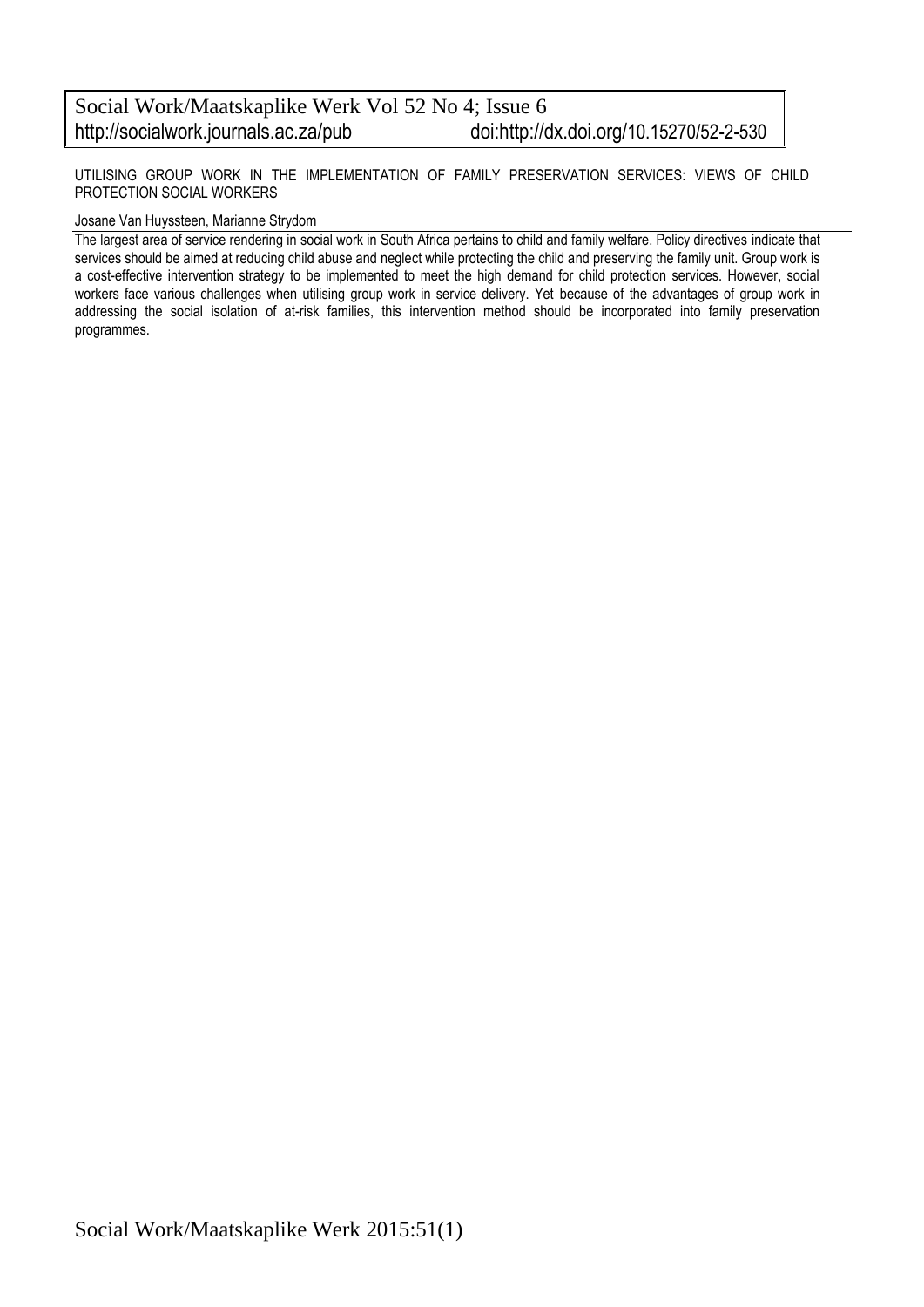### **UTILISING GR**O**UP WORK IN THE IMPLEMENTATION OF FAMILY PRESERVATION SERVICES: VIEWS OF CHILD PROTECTION SOCIAL WORKERS**

#### **Josane Van Huyssteen, Marianne Strydom**

### **INTRODUCTION**

The South African government adopted a social developmental approach to welfare after 1994. The goal of the developmental approach is to build a society that upholds the welfare rights of all South Africans regardless of gender, race, culture, language, religion, class, disability, geographical location or sexual orientation (Green & Nieman, 2003:161; Lombard, 2003:224-239; Midgley, 1995:3-21; White Paper, Ministry of Welfare and Population Development, 1997:7). To achieve this goal, a shift from the previous residual approach to a developmental orientation was needed (Ministry for Welfare and Population Development, 1997:11). The residual approach was characterised by social services that were fragmented, specialised, remedial and focused on the individual, whereas a developmental approach is focused on the sustained holistic improvement of the wellbeing of the individual, family, community and broader South African society (Drower, 2002:11; Midgley & Tang, 2001:247). At the time there was a growing need to understand how this shift to developmental service delivery should be implemented in all sectors of social welfare (Gray & Lombard, 2008). Studies on the implementation of a social development approach have since noted that social workers are having trouble adjusting to this shift (Forward, 2008; Strydom, 2010).

### **SOCIAL DEVELOPMENT AND CHILD WELFARE SERVICES**

The largest area of service rendering in social work in South Africa is geared towards child and family welfare. Social work services in this sector should focus mainly on preventative services to implement the developmental policy. Policy directives indicate that non-governmental organisations (NGOs) should be aimed at reducing child abuse and neglect while protecting the child and preserving the family unit (Ministry for Welfare and Population Development, 1997). Child protection services are focused on family-centred interventions, referred to in the literature as "family support services" and "family preservation services" (Katz & Hetherington, 2006; McCowskey & Meezan, 1998; Statham, 2000).

Research in this field has repeatedly indicated that the required shift to a developmental approach with a focus on prevention is not taking place. This is mostly the consequence of an overwhelming amount of statutory work (Dlangamandla, 2010:4; Midgley, 1995:20; Rankin, 1997:189; Strydom, 2010:207) that has been defined as "services", whereas the primary definition of "services" should emphasise one-on-one care in the best interest of the child (Collins & Jordan, 2006:12). Another possible explanation for this strong focus on statutory services is the neoliberal influence on welfare policy, where it is expected of child and family welfare organisations to expand their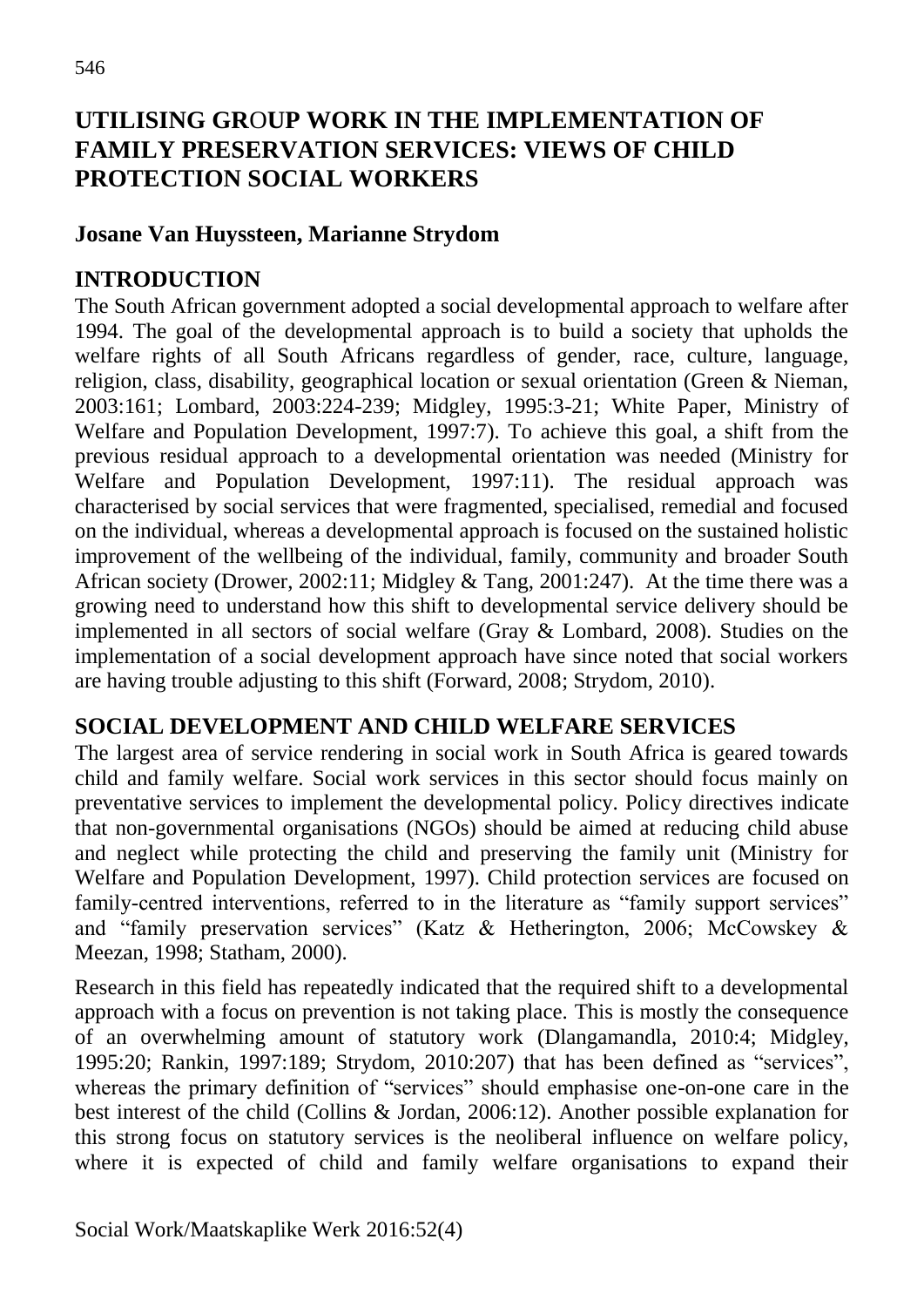preventative service delivery without any change government funding. Expectations are to do more with less money, resulting in a lack of community-based support services to support at-risk families and to prevent removals.

Child and family welfare social workers are therefore still struggling with how to incorporate the social development approach into their service delivery by addressing socio-economic issues while still focusing on statutory service delivery (Abdullah, 2013:2; Lombard, 2008:155). Policy directives indicate that NGOs providing family preservation services need to focus on building the capacity for change within families, as well as promoting sustainable development in communities through their services. Pre-statutory services are classified as early intervention services applying developmental and therapeutic programmes to ensure that those who have been identified as being at risk are assisted to avoid statutory services, more intensive intervention or placement in alternative care. Core early intervention services are further classified into five broad categories: promotion and prevention, rehabilitation, protection, continuing care, and mental health and addiction services (Department of Social Development, 2006:10, 18-22). Family preservation and child protection services could be seen as early intervention services aimed at preventing the abuse, neglect and abandonment of children (Department of Social Development, 2006:18-22).

Globally the numbers of children being exposed to child abuse and neglect have increased (Adams, 2005; Watson, 2005), yet family welfare organisations are finding themselves under-resourced and unable to meet this demand for services (DePanfilis & Zuravin, 2002; McCowskey & Meezan, 1998). In South Africa inadequate human resources and the growing demand for child protection services have had a profound effect on the professional practice of social workers, posing critical challenges to them in achieving both the goals of social work and the democratic ideals of the country (Abdullah, 2013:2).

To meet the demands for family preservation services to protect children, social workers need to be multi-skilled (Patel *et al*., 2012:212). This means that various intervention strategies should be utilised, including group work (Midgley, 1995:25), the reason being that group work is built on aspects of social development, including "social, economic, political, cultural, environmental and personal or spiritual development" (Ife, 1995:132). This is in contrast with casework, which focuses only on changing the individual and not directly affecting changes within the community (Lombard, 1996:167; Midgley, 1995:25; Potgieter, 1998:117).

Two unique elements in group work that may play a role in leading the social work profession to the paradigm shift towards developmental social work are identified. The first element is the mutual aid element, which envisages clients as having the inherent capacity to help themselves and others. Mutual aid has helped social workers to realise the strength in communal action and create a safe environment where clients can assist with each other's healing. Furthermore, mutual aid can help social workers understand the role of the strength perspective role in the shift towards developmental service delivery. The second element refers to the fact that group work has proved to be a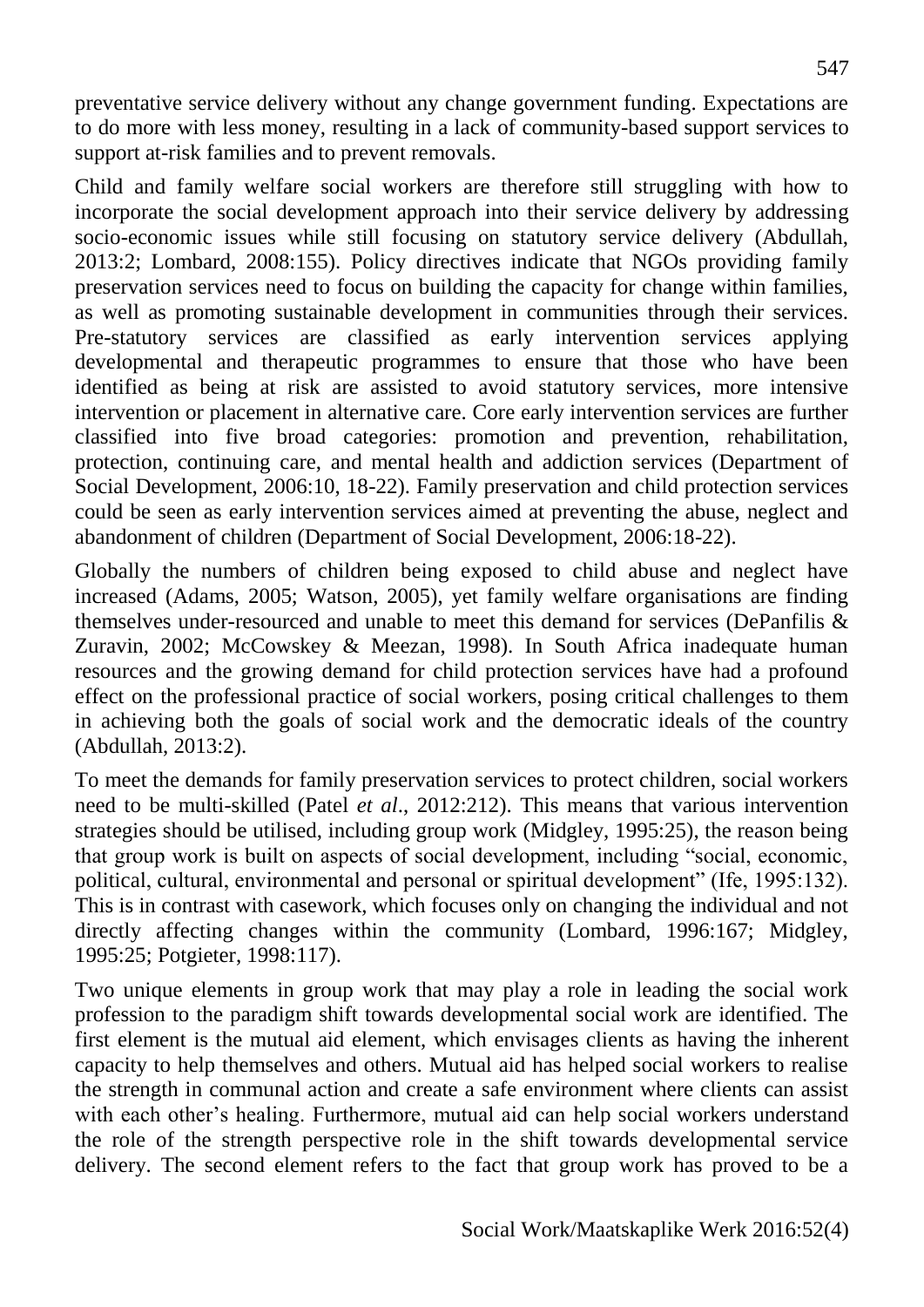valuable method in working with oppressed and vulnerable populations, such as sexual abuse survivors and AIDS patients (Kurland & Salmon, 2005:3-16; Shulman, 1992:1- 16). Therefore, according to Abdullah (2013:12), in theory group work as a social work method may prove helpful if implemented as part of other interventions of social welfare, such as family preservation services.

### **GROUP WORK AND FAMILY PRESERVATION SERVICES**

Research into group work, in the context of family preservation, reveals that group work allows for cost-effective interventions, while simultaneously meeting the high demand for child protection services (Howing, Wodarski, Gaudin & Kurtz, 1989; Silovsky & Hembree-Kigin, 1994). Group work provides the parents of abused and neglected children with opportunities to improve parenting skills, enhance knowledge and build networks (Gaudin, Wodarski, Arkinson & Avery 1990-1991; Marziali, Damianakis, Smith & Trocmé, 2006).

Theoretically different types of groups could be utilised in intervention, such as psychotherapeutic, educational, therapeutic, counselling and support groups (Goodson, Layzer, Pierre, Bernstein & Lopez, 2000:8; O'Reilly, Wilkes, Luck & Jackson, 2009:83; Rodrigo, Byrne & Alvarez, 2012:91. All of these groups are relevant to family preservation services as the aim is not only to educate families and to develop parenting skills, but especially to develop social networks, to reduce social isolation. Support groups are therefore a very important component of an effective family preservation programme.

Research into the efficacy of family preservation services to reduce child abuse and neglect revealed that the traditional interventions of home visiting and individual sessions demonstrated more inconsistency in efficacy than family preservation services did through group work (O'Reilly *et al*., 2009:83). The involvement of families in group work during the implementation of family preservation services, increased parentinitiated contact with child and family welfare workers and other family members, as well as with community resources (Marziali *et al*., 2006:408). Therefore it can be conceded that group work is an effective intervention method and boasts a clear advantage in the rendering of family preservation services (O'Reilly *et al*.*,* 2009:85).

Most research around the utilisation of group work in reducing or preventing child abuse and neglect is found in the form of experimental designs such as pre- and post-test studies (Garrett, 2005; Golub, Espinosa, Damon & Card, 1987; Hack, Osachuk & De Luca, 1994) and comparative studies (Andrews, 2001; Cohen & Mannarino, 1996; Toseland & McClive-Reed, 2009). According to Marziali *et al*. (2006), another point of note is that much of the research on family preservation services is conducted in the United Kingdom and the United States of America (Midgley, 1995; O'Reilly *et al*., 2009). Furthermore, most research into the effectiveness of group work during familycentred interventions in cases of child abuse and neglect was published in the 1980s and 1990s (Cohn & Daro, 1987).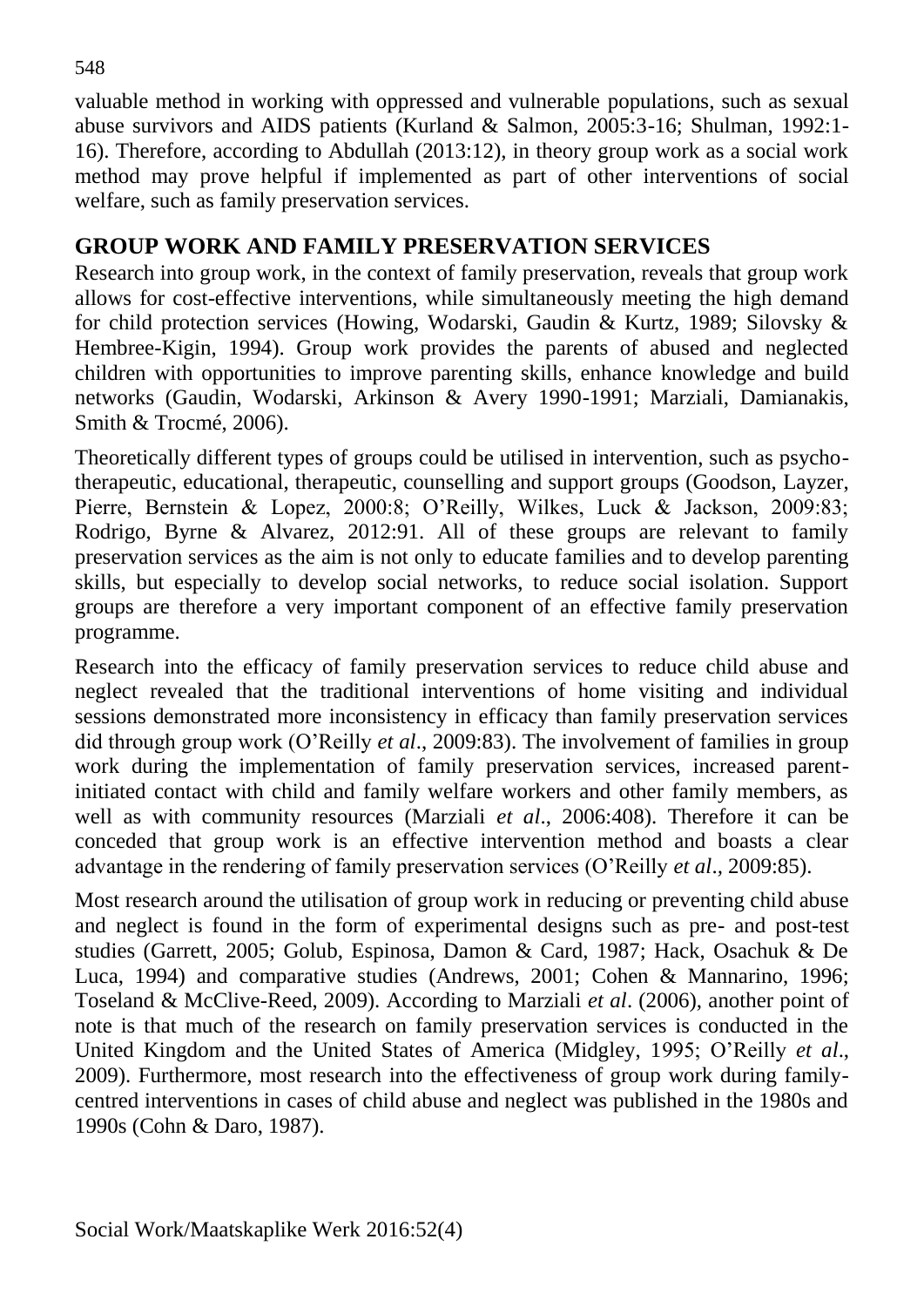South African research on the utilisation of group work in family preservation services is limited. Existing studies focus on the utilisation of group work in other areas of social work, such as alcohol dependency and foster care. These gaps in research and the positive role group work has to play in family preservation services, as discussed, provided the necessary motivation for this paper, which is based on answering the research question: How do social workers within NGOs utilise group work as part of the implementation of family preservation services and what are the challenges experienced in its execution.

### **RESEARCH DESIGN AND METHODOLOGY**

An exploratory design (Bless, Higson-Smith & Kagee, 2006:43; Creswell, 2009:26) was used since there is a void in literature on the implementation of group work in family preservation services, and an attempt was made to collect new data. In addition to the gathering of new data, it is also necessary to create an understanding of social workers' experience or perceptions of group work in rendering family preservation services (Fouché & Delport, 2011:65). Therefore a descriptive design (Bless *et al*., 2006:43; Creswell, 2009:26; Delport & Fouché, 2011:441), which was mainly qualitative in nature, was used to describe the utilisation of group work during the implementation of family preservation services as well as obstacles experienced by social workers when utilising this social work method during such delivery.

### **Data collection**

Data collection was done through a semi-structured interview schedule with mainly open-ended questions (De Vos *et al*., 2011:351). Non-probability sampling, specifically purposive sampling, was used to identify participants (Bless *et al*., 2006:106; De Vos *et al*., 2011:232). Twenty social workers with at least six months' working experience, currently working for a child and family welfare organisation in the Western Cape, South Africa were interviewed. They had to be working in family preservation services at the time of the study or had to have extensive experience working with children at risk of abuse.

Interviews were recorded and transcribed into narratives. Analysed data were completed manually to form a presentation of the collected data through themes, sub-themes and categories. The data analysis enabled the researcher to detect consistent patterns and to generalise findings from the sample obtained in the research to the larger population that the researcher was interested in (Bless *et al*., 2006:163).

## **DISCUSSION OF FINDINGS**

The following section will focus on the analysis of the findings of the empirical investigation, which are presented in a narrative style, accompanied by tables and figures.

# **IMPLEMENTATION OF FAMILY PRESERVATION SERVICES**

The views of participants were obtained, according to the guidelines set out in South African policy documents pertinent to the delivery of family preservation services.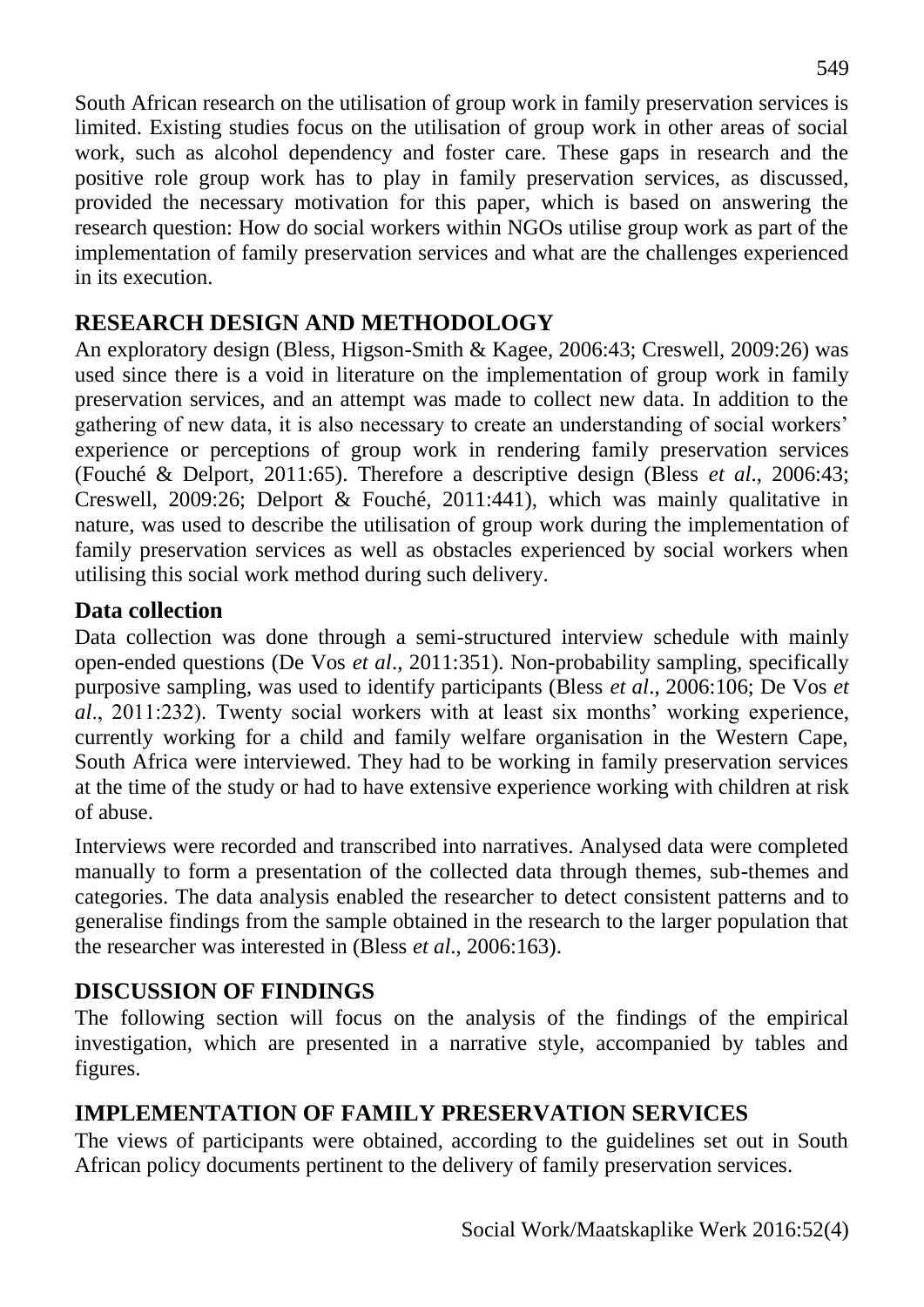**Views of participants on the implementation of family preservation services with regard to policy documents**

The participants were asked to discuss how the requirements set out in policy documents directed their service delivery with regard to the strong focus on family preservation (Department of Social Development, 2006; Ministry for Welfare and Population Development 1997). The narratives of participants were divided into sub-themes and categories, which are presented in Table 1.

### **TABLE 1 VIEWS OF PARTICIPANTS ON THE IMPLEMENTATION OF FAMILY PRESERVATION SERVICES WITH REGARD TO POLICY DOCUMENTS**

| THEME: Views of participants on the implementation of family preservation services |                  |                 |                    |                                                       |  |  |  |  |
|------------------------------------------------------------------------------------|------------------|-----------------|--------------------|-------------------------------------------------------|--|--|--|--|
| with regard to policy documents                                                    |                  |                 |                    |                                                       |  |  |  |  |
|                                                                                    | <b>SUB-THEME</b> | <b>CATEGORY</b> |                    | <b>NARRATIVES FROM PARTICIPANTS</b>                   |  |  |  |  |
|                                                                                    | 1. Difficult to  |                 | 1. Lack of         | " but it is very difficult because we don't have      |  |  |  |  |
|                                                                                    | implement        |                 | resources          | resources."                                           |  |  |  |  |
|                                                                                    | family           |                 |                    | "With frustration because there aren't resources."    |  |  |  |  |
|                                                                                    | preservation     | 2.              | Workloads are      | "And the workload makes it so that I cannot           |  |  |  |  |
|                                                                                    | services         |                 | too heavy          | always effectively render those services."            |  |  |  |  |
|                                                                                    |                  |                 |                    | "You know you have to do it, but it  you even         |  |  |  |  |
|                                                                                    |                  |                 |                    | plan for it, but you half don't get to it."           |  |  |  |  |
|                                                                                    |                  | 3.              | Low                | " it's difficult parents <u>don't cooperate</u> '     |  |  |  |  |
|                                                                                    |                  |                 | participation      | " they <u>aren't interested</u> "                     |  |  |  |  |
|                                                                                    |                  |                 | from families      | "It's difficult the people <u>aren't interested</u> " |  |  |  |  |
|                                                                                    | 2. Family        |                 | 1. Prevent         | "I'm a reasonable advocate for not removing a         |  |  |  |  |
|                                                                                    | preservation     |                 | removal of         | child unnecessarily from the family system."          |  |  |  |  |
|                                                                                    | services are     |                 | children           | "Well, it is very important for me to try and keep    |  |  |  |  |
|                                                                                    | implemented      |                 |                    | the family together rather than removing children     |  |  |  |  |
|                                                                                    |                  |                 |                    | left and right."                                      |  |  |  |  |
|                                                                                    |                  |                 |                    | "Yes, it is a big focusmmm what we we                 |  |  |  |  |
|                                                                                    |                  |                 |                    | concentrate on mmm we aren't so quick on              |  |  |  |  |
|                                                                                    |                  |                 |                    | removing children"                                    |  |  |  |  |
|                                                                                    |                  |                 |                    | " that it should be the last option with regard to    |  |  |  |  |
|                                                                                    |                  |                 |                    | removal"                                              |  |  |  |  |
|                                                                                    |                  |                 | 2. Educate parents | " must do groups with the parents to improve          |  |  |  |  |
|                                                                                    |                  |                 | and improve        | parenting skills"                                     |  |  |  |  |
|                                                                                    |                  |                 | parenting skills   | "everything focuses on parenting support"             |  |  |  |  |
|                                                                                    |                  |                 |                    | " to <u>teach skills</u> to parents"                  |  |  |  |  |
|                                                                                    |                  |                 | 3. Focus on        | "We must now first work inside the family and see     |  |  |  |  |
|                                                                                    |                  |                 | working with       | whether we can't help the family so that the child    |  |  |  |  |
|                                                                                    |                  |                 | the family         | can stay within the family".                          |  |  |  |  |
|                                                                                    |                  |                 | system             | " we focus on the strengthening of the family"        |  |  |  |  |
|                                                                                    |                  |                 |                    | but to first work with the family"                    |  |  |  |  |
|                                                                                    |                  |                 |                    | we concentrate on first working with the              |  |  |  |  |
|                                                                                    |                  |                 |                    | family"                                               |  |  |  |  |

Social Work/Maatskaplike Werk 2016:52(4)

550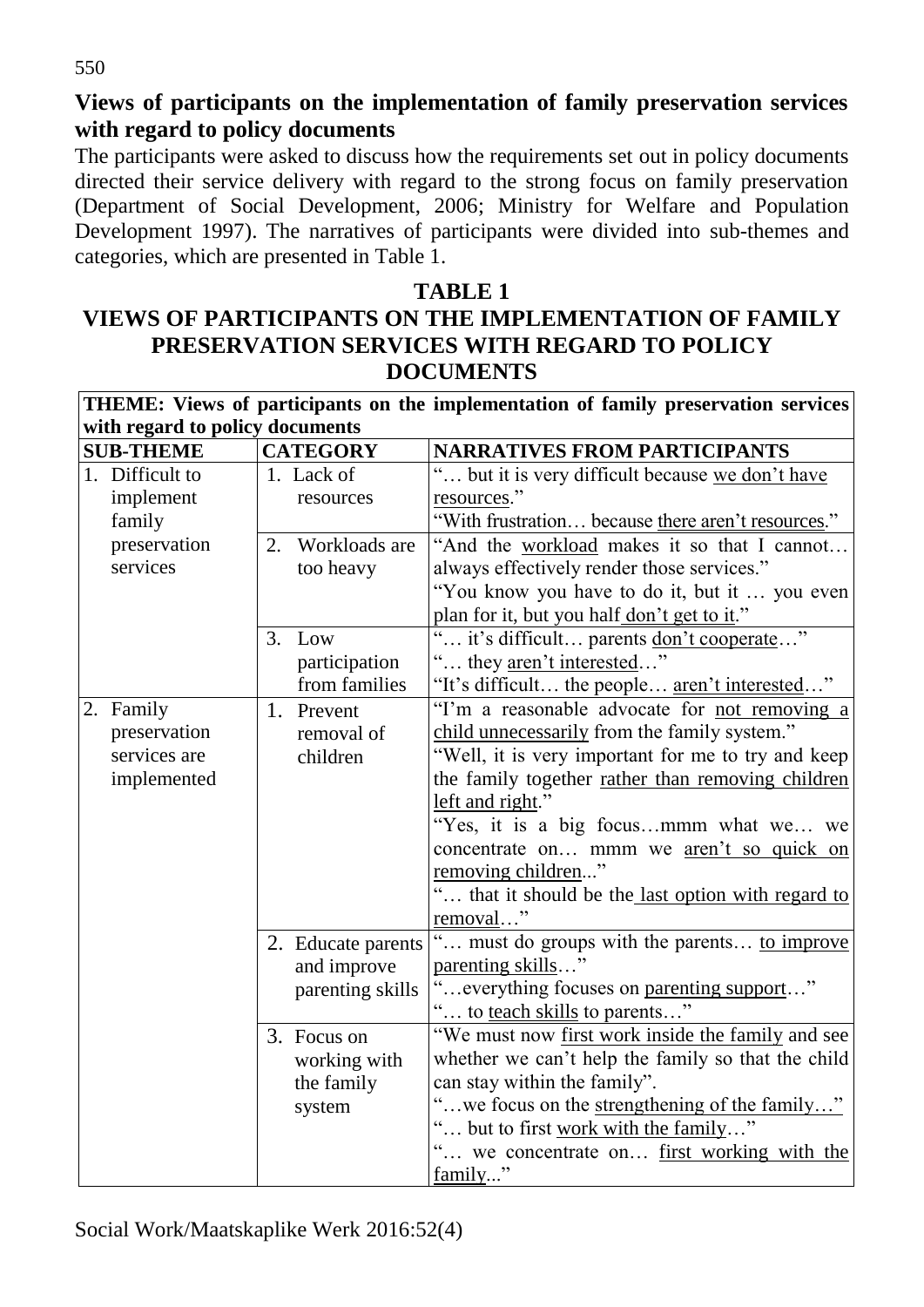#### **Difficult to implement family preservation services**

The first sub-theme that emerged concerns the difficulty of rendering family preservation services according to the guidelines in South African policy documents. Three categories were identified.

In the first category a few participants indicated that family preservation services are difficult to render because of a lack of resources. This view is acknowledged by various South African authors, who state that child and family welfare organisations are underresourced and unable to provide the necessary child protection services, such as family preservation services (Ismail, Taliep & Suffla, 2012:1; Loffell, 2005:83; Meintjies & Van Niekerk, 2005:3; Strydom, 2008:300). This lack of resources in communities is unfortunate, since it greatly exacerbates family problems (Marziali *et al*., 2006:402).

The second category refers to the fact that about a fifth of the participants experienced their workloads as being too heavy. Heavy workloads are a recurring theme in South African literature as a result of the limited time available to social workers for service rendering, resulting in many families not receiving preventative services geared towards family preservation (De Villiers, 2008:22; Kleijn, 2004:46, 93; Strydom, 2012:445). The negative effect of heavy workloads on the rendering of family preservation services was also noted in the United States of America in a study done by Michalopoulos *et al*. (2012:660), where social workers expressed their concern about the heavy workloads and the resultant negative effect on delivering good-quality family preservation services.

The third category revolves around the fact that some participants found family preservation services difficult to render because of low participation from families. This view is corroborated in other South African research (Strydom, 2010:200) as well as in American research (Landy & Menna, 2006:xvi), which found that social workers experience family preservation services as difficult to implement because of families being resistant, uncooperative and chaotic, and consequently there was little hope among social workers that these families could change.

### **Family preservation services are implemented**

The second sub-theme identified, according to Table 1, is that the majority of the participants indicated that they place great emphasis on the rendering of family preservation services. The first category identified by almost half of the participants indicated that their focus is to prevent the removal of children. According to participants, family preservation services are aimed at keeping the family together, preventing placement of children in alternative care.

The second category is that the focus of family preservation services is on educating the family and improving parenting skills. Participants indicated that it was important to include the biological parents in services that would enhance their parenting. This could entail including the families in parenting groups or support groups, where the focus would be on teaching parents new parenting skills.

The third category, highlighted by almost half of the participants, is that the focus is on working with the family system when delivering family preservation services.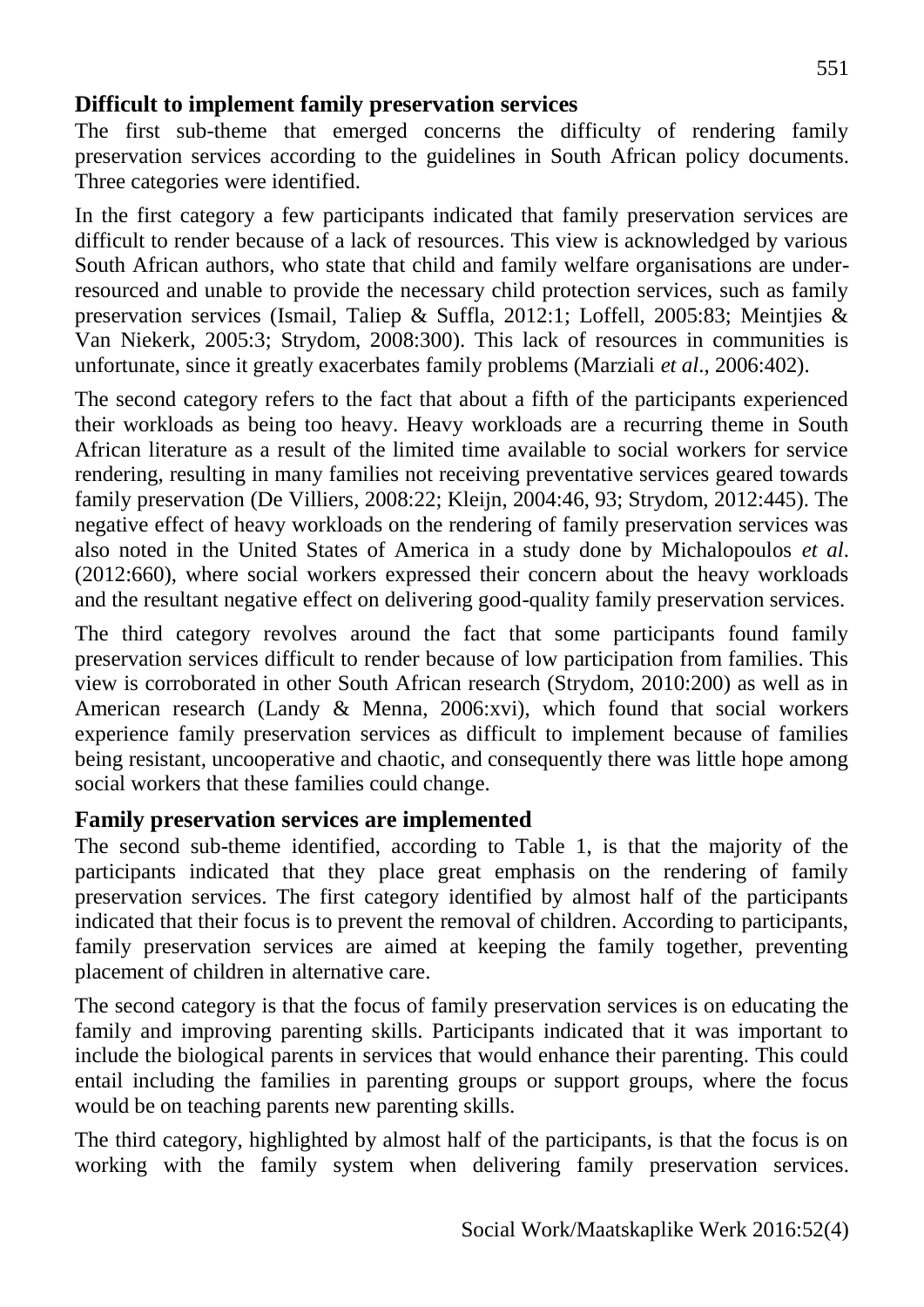Participants noted that services rendered to the family system provide family members with the opportunity to address specific individual problems, such as drug abuse, domestic violence or poverty.

The abovementioned three categories correspond with the aim and content of family preservation services. The literature and South African policy directives state that family preservation services are based on the rationale that the inexpedient alternative placement of children should be avoided. Family preservation services should therefore focus rather on educating at-risk families and improving their skills and knowledge. Strengthening the family is an important aim, and consequently services should focus on the family as a whole to ensure that the required intervention prevents the unnecessary removal of children (Dagenais, Be'gin, Bouchard & Fortin, 2004:250; Department of Social Development, 2012:38; Department of Social Development, 2006:9, 33; Tracy, 1995:973).

#### **Views of participants on the types of services delivered to at-risk families to prevent the removal of children**

The participants were asked to discuss the types of services they provide to at-risk families to prevent the removal of children. The data are shown in Table 2. The participants were asked to discuss the types of services they provide to at-risk families to prevent the removal of children. The narratives of participants were divided into subthemes and categories as indicated in Table 2.

#### **TABLE 2**

### **VIEWS OF PARTICIPANTS ON THE TYPE OF SERVICES DELIVERED TO AT-RISK FAMILIES TO PREVENT THE REMOVAL OF CHILDREN**

**THEME: Views of participants on the type of services delivered to at-risk families to prevent the removal of children**

| <b>SUB-THEME:</b> |                                               | <b>CATEGORY</b>                                                                        | <b>NARRATIVES FROM PARTICIPANTS</b>                                                                                                                                                                            |  |  |
|-------------------|-----------------------------------------------|----------------------------------------------------------------------------------------|----------------------------------------------------------------------------------------------------------------------------------------------------------------------------------------------------------------|--|--|
|                   | 1. Services aimed<br>at prevention            | 1. Utilisation of<br>community-<br>based<br>programmes                                 | "We have volunteers that keep an eye on the<br>children's safety for us"<br>"We focus on awareness programmes."                                                                                                |  |  |
|                   | 2. Services aimed<br>at early<br>intervention | 1. Investigation<br>through risk<br>assessment                                         | "mmm we assess we look at the risks"<br>"Okay we have the risk assessment that we do<br>basically we do home visits, to investigate"<br>"So the first step is then to do risk assessment."                     |  |  |
|                   |                                               | 2. Include the<br>whole family<br>and extended<br>family<br>members in<br>intervention | yes and you have to try to involve the family<br>resources as much as possible"<br>"So a person should try and get the whole family<br>together to, to work on those things [problems]<br>[inside the family]" |  |  |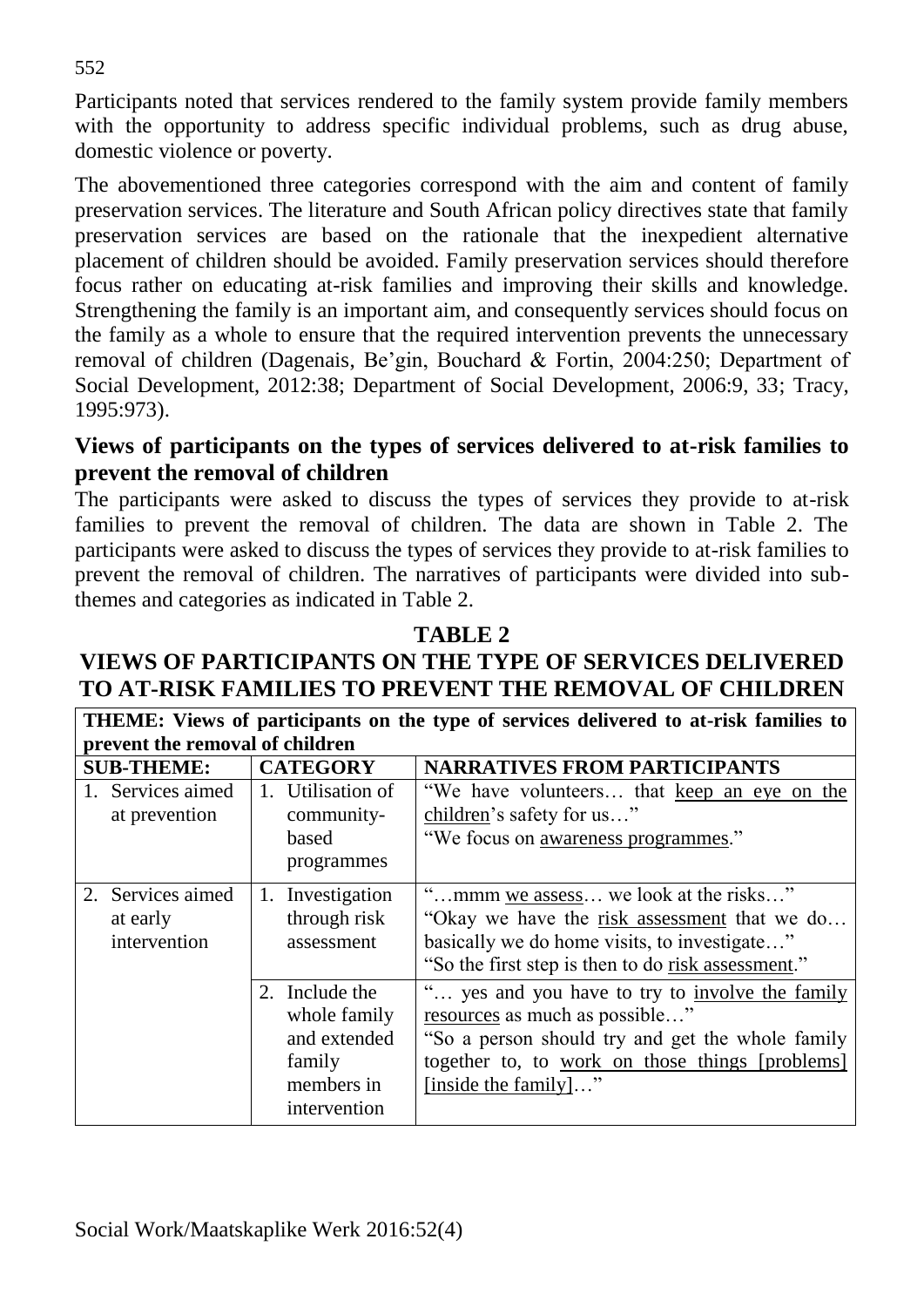**THEME: Views of participants on the type of services delivered to at-risk families to prevent the removal of children**

| <b>SUB-THEME:</b> | <b>CATEGORY</b>   | <b>NARRATIVES FROM PARTICIPANTS</b>                       |  |  |  |  |
|-------------------|-------------------|-----------------------------------------------------------|--|--|--|--|
|                   | 3. Services       | "Mostly a lot of individual interviews."                  |  |  |  |  |
|                   | through the       | "Individual intervention to eliminate everyone's          |  |  |  |  |
|                   | casework          | problems"                                                 |  |  |  |  |
|                   | method            |                                                           |  |  |  |  |
|                   | 4. Increase       | support services, and we have the parental                |  |  |  |  |
|                   | parenting         | groups and we have our ECP programme."                    |  |  |  |  |
|                   | skills through    | focused a lot on insight development, focused a           |  |  |  |  |
|                   | inclusion in      | <u>lot</u> to change the parents' thoughts on parenting." |  |  |  |  |
|                   | parenting         | "So firstly we would place the parents in the             |  |  |  |  |
|                   | groups            | parenting group just so to educate them"                  |  |  |  |  |
|                   | 5. Facilitate the | "She can also refer them to the necessary help            |  |  |  |  |
|                   | family's use      | inside the community."                                    |  |  |  |  |
|                   | of community      | "So you try to refer as much as you can to                |  |  |  |  |
|                   | resources         | resources"                                                |  |  |  |  |

#### **Services aimed at prevention**

The first sub-theme identified by a few participants was that preventative services were delivered through the utilisation of community-based programmes. The fact that only a few of the participants held this view is unfortunate, given the emphasis on preventative service delivery in welfare policy (Department of Welfare, 1997:81). This finding does correspond with findings earlier in this study as well as in other South African studies, namely that communities lack available resources to render these preventative services, leaving social workers no other option than removal (Strydom, 2013:513).

However, family preservation services aimed at the general population through community work enable social workers to focus on preventative work ensuring that all families receive the necessary support (De Villiers, 2008:2; Holzer *et al*., 2006:3; Matthias, 2004:173). A Canadian study found that the lack of support services to families offered through community-based programmes was both the cause and effect of family problems (Marziali *et al*., 2003:441). The lack of community-based resources is therefore detrimental to South African communities as it exacerbates family problems and is not conducive to the effective delivery of preventative family preservation services.

#### *Services aimed at early intervention*

The second sub-theme refers to services rendered to at-risk families on the level of early intervention. In this sub-theme five categories were identified. The first category refers to services rendered by means of an investigation through risk assessment. This service is in line with requirements of the Children's Act (2005). Section 155 of this Act states that it is the responsibility of the social worker to determine through comprehensive investigation whether a child is in need of care and protection, and consequently whether that child should be placed in alternative care.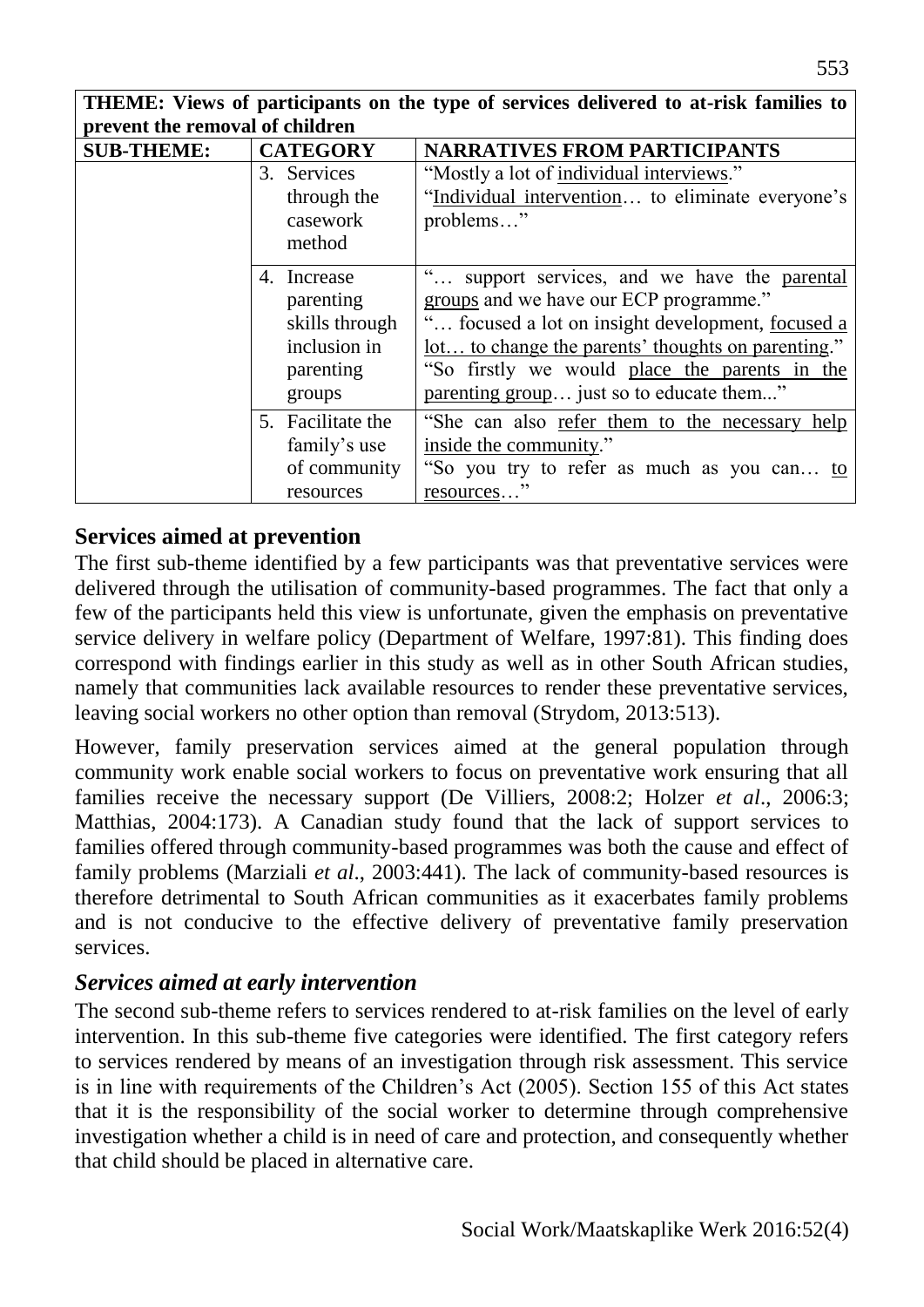In the second category almost half of the participants mentioned that services are aimed at including the whole family and extended family members in intervention. This view correlates with findings in the literature as being one of the primary goals of family preservation services in maintaining and strengthening family bonds. Services therefore include the whole family and extended family to enhance the utilisation of resources within the family (Al *et al*., 2012:1472, Dagenais *et al*., 2004:250; Mullins *et al*., 2012:265).

The third category, again mentioned by almost half of the participants, indicates that the types of services rendered to prevent statutory services are services rendered through the casework method and individual interviews. Individual interviews are seen as a way to stabilise the crisis situation and to focus on specific stressors experienced by the family, stressors that contribute to the crisis situation when having to render family preservation services (Al *et al*., 2012:1472, Dagenais *et al*., 2004:250; Mullins *et al*., 2012:265).

In the fourth category the majority of participants indicated that they focus on increasing parenting skills through inclusion in parenting groups. Parenting groups could increase the family's coping skills and competencies and constitute an important goal of family preservation services (Al *et al*., 2012:1472; Mullins *et al*., 2012:265).

The final category, mentioned by only a few participants, describes the types of services delivered to at-risk families as being focused on facilitating the family's use of community resources. An important goal of family preservation services is to facilitate the family's use of appropriate formal and informal community resources (Al *et al*., 2012:1472; Mullins *et al*., 2012:265).

It can be concluded that the majority of participants view these types of services to atrisk families as early intervention, as well as that the types of services rendered correspond broadly with family preservation as envisaged.

### **Social work intervention method utilised when rendering family preservation services**

The participants were asked to identify the social work intervention method they utilise most often during family preservation services. The results are shown in Figure 1.

Figure 1 shows that all the participants indicated that casework is their preferred method in the delivery of family preservation services. This finding supports the literature that child and family welfare social workers refrain from utilising the group work method during service delivery, often working individually with family members through casework (Kammerman, 2011:244; Trevithick, 2005:100). However, it was found that this traditional, individualistic approach could lead to fragmented services (Glisson *et al*., 2012:45).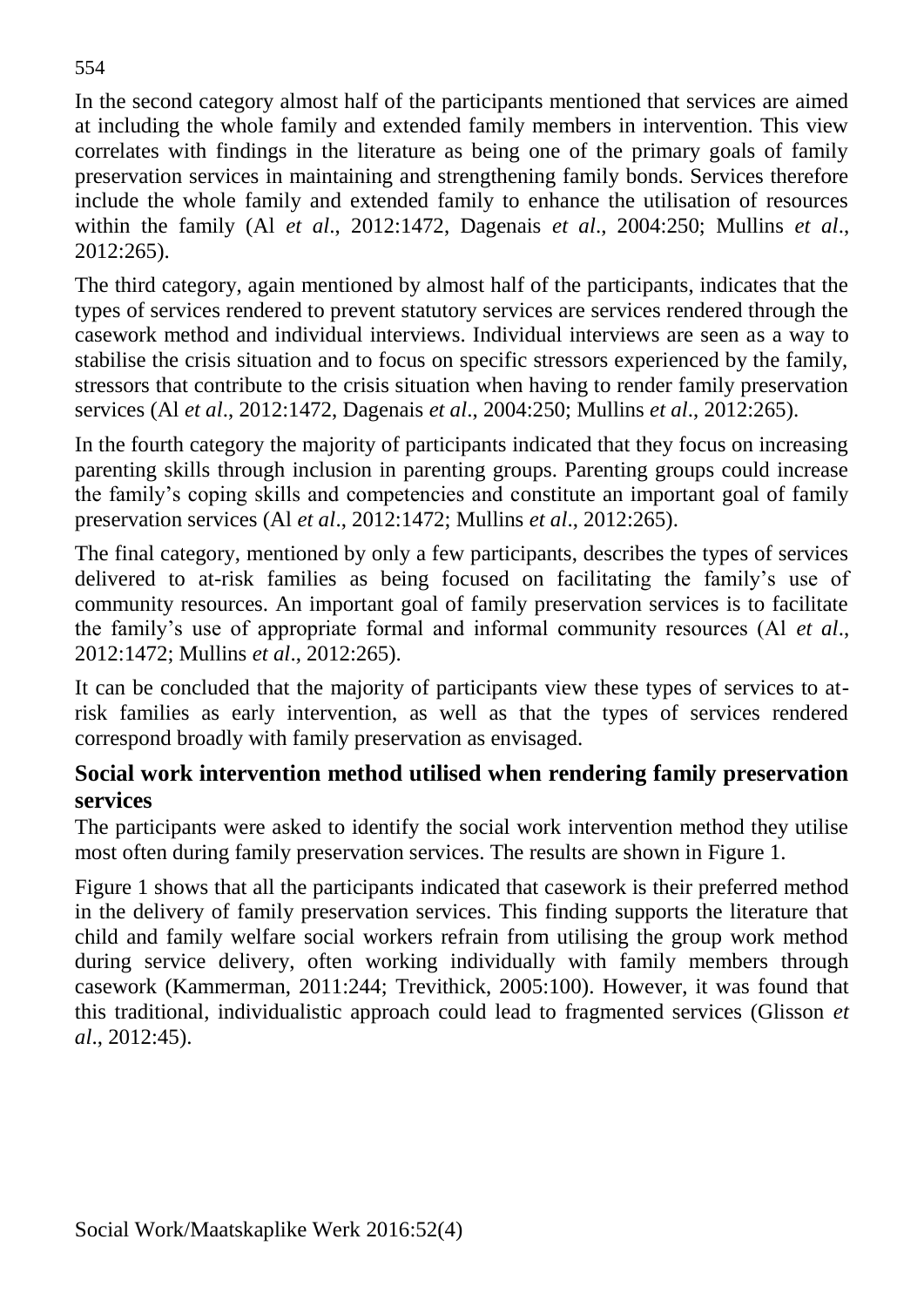#### **FIGURE 1 SOCIAL WORK INTERVENTION METHOD UTILISED WHEN RENDERING FAMILY PRESERVATION SERVICES**



#### $N = 20$

#### **Utilisation of group work in the implementation of family preservation services**

The following section will focus on the utilisation of the group work method when rendering family preservation services.

### **Views of participants on how group work is utilised as an intervention strategy during the delivery of family preservation services**

The participants were asked to indicate how they utilised the group work method during family preservation services. The data are shown in Table 3.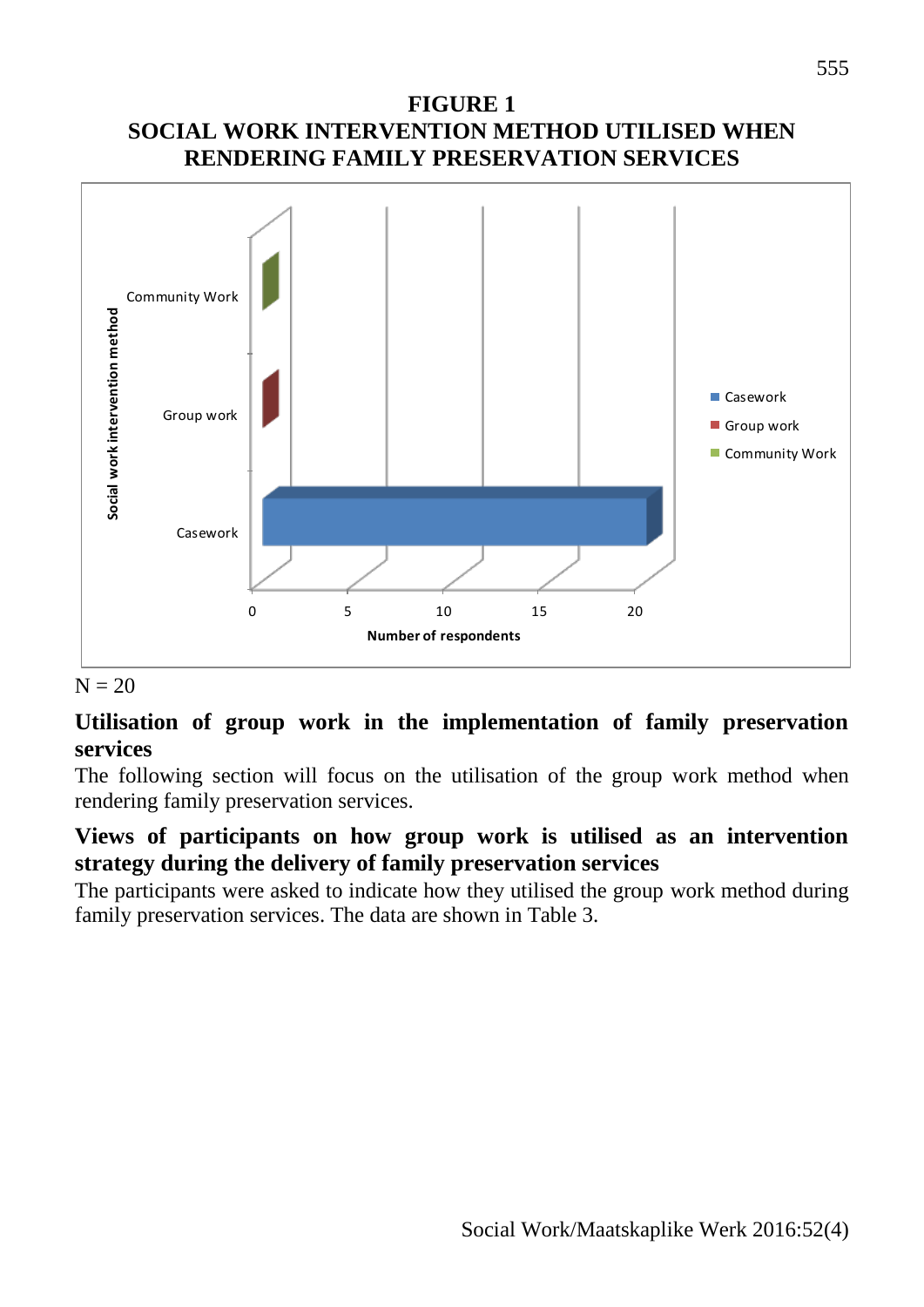#### **TABLE 3 VIEWS OF PARTICIPANTS ON HOW GROUP WORK IS UTILISED AS AN INTERVENTION STRATEGY DURING THE DELIVERY OF FAMILY PRESERVATION SERVICES**

| THEME: Views of participants on how group work is utilised as an intervention strategy |                                                                                            |                                                                                                                                                                                                                                                                                                                                               |  |  |  |  |  |  |
|----------------------------------------------------------------------------------------|--------------------------------------------------------------------------------------------|-----------------------------------------------------------------------------------------------------------------------------------------------------------------------------------------------------------------------------------------------------------------------------------------------------------------------------------------------|--|--|--|--|--|--|
| during the delivery of family preservation services                                    |                                                                                            |                                                                                                                                                                                                                                                                                                                                               |  |  |  |  |  |  |
| <b>SUB-THEME</b>                                                                       | <b>CATEGORY</b>                                                                            | <b>NARRATIVES FROM PARTICIPANTS</b>                                                                                                                                                                                                                                                                                                           |  |  |  |  |  |  |
| 1. Do not<br>utilise group<br>work during<br>the delivery<br>of family                 | 1. Only foster care<br>workers utilise<br>group work                                       | "We do not do the groups That is with foster<br>care."<br>"No I did, however, do group work with foster<br>children and my foster parents."<br>the foster care section does have foster                                                                                                                                                       |  |  |  |  |  |  |
| preservation<br>services                                                               |                                                                                            | parenting groups with their foster parents."                                                                                                                                                                                                                                                                                                  |  |  |  |  |  |  |
|                                                                                        | 2. Would rather<br>utilise group<br>work when<br>implementing<br>reunification<br>services | group work for me comes in more as a<br>condition for reunification with a child, to then<br>family to<br>commit<br>this<br>attend group<br>work<br>sessions"<br>" it is maybe more of an option when the child<br>has already been removed"<br>not necessarily as a prevention method you<br>can utilise it as part of the statutory process |  |  |  |  |  |  |
| 2. Utilise<br>parenting<br>groups                                                      | 1. Implement<br>parent guidance<br>programmes                                              | "we have a parenting guidance programme and<br>we involve all parents."<br>We have parenting guidance programmes that we<br>present."<br>" the only one is the parenting guidance groups."                                                                                                                                                    |  |  |  |  |  |  |
|                                                                                        | 2. Determine the<br>needs of family<br>members                                             | "we could then easily find out what the needs<br>$\underline{\text{are}} \dots$ "<br>" this way a person could determine what the<br>needs are"                                                                                                                                                                                               |  |  |  |  |  |  |
|                                                                                        | 3. To provide<br>information                                                               | to give them that information"<br>it is very important for the mother to obtain<br>more information."                                                                                                                                                                                                                                         |  |  |  |  |  |  |
|                                                                                        | 4. To develop the<br>skills and<br>knowledge of<br>families                                | actually with parenting skills it is very<br>important"<br>" with regards to that to provide them with new<br>skills."                                                                                                                                                                                                                        |  |  |  |  |  |  |

**Do not utilise group work during the delivery of family preservation services** According to Table 3 the first sub-theme that emerged was that almost half of the participants do not utilise the group work method. Two categories were identified.

The first category identified by a few participants holds that the group work method is not utilised because only foster care workers utilise group work. This view emphasises that the strong tradition within social work remains to provide family preservation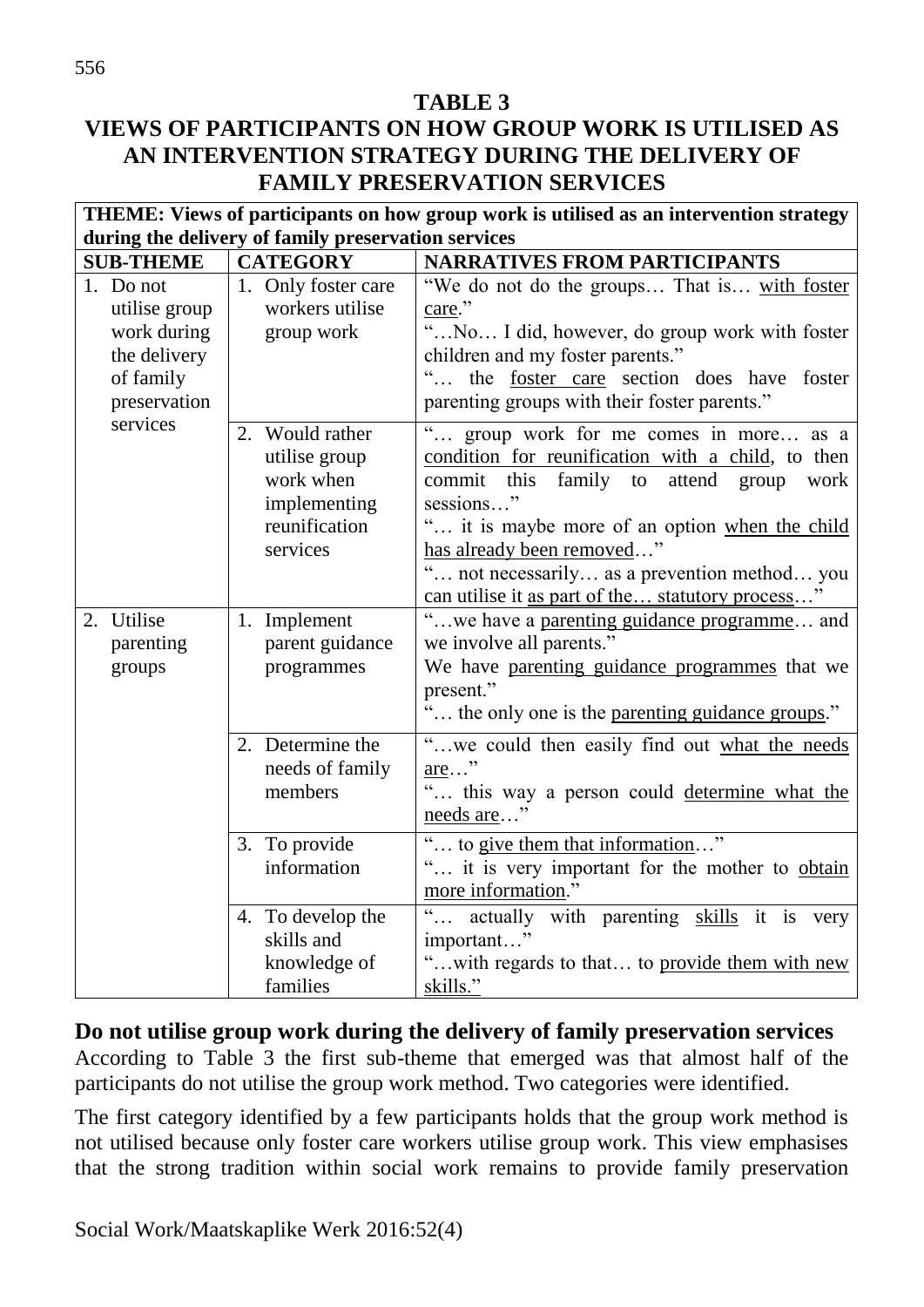services mainly through casework and that the group work method is barely applicable to family preservation. Group work, however, cannot be viewed as only limited to certain types of social work services, such as foster care. Owing to the nature as well as cost and time advantages of utilising group work during family preservation services, it should be applied more often. Authors note that in a world where a growing demand is placed on child and family welfare organisations, group work has become an increasingly important aspect of the services needed (Clements, 2008:330; Ismail *et al*., 2012:1; Loffell, 2008:83; Meintjies & Van Niekerk, 2005:3).

The second category refers to the view of more than a third of the participants that they would rather utilise group work when implementing reunification services. The view could be linked to an earlier finding in this investigation where some participants mentioned that family preservation services are difficult to deliver, because of the low participation from families. Group work could be easier with families who have some incentive to participate, which is the case with family reunification services, since parents could be more motivated to participate, because they want their children returned to their care. These families are easier to engage in services, since they are viewed as more inclined to change. In contrast, at-risk families are viewed as resistant to service delivery and there is less hope that they will change unless statutory intervention takes place.

The impediments of low levels of participation and poor motivational issues when utilising the group work method in family preservation services are a reality. The literature emphatically states that social workers experience at-risk families as resistant and uncooperative. Consequently, it is challenging for at-risk families to deal with the duality of the professional relationship, since the social worker supplies both the support for at-risk families to move towards improvement, as well as forming part of the organisation that has the authority and mandate to remove their children. This ambiguous role causes a level of distrust of social workers among at-risk families which permeates the intervention process and overall participation of at-risk families (Landy & Menna, 2006:xvi; Michalopoulos *et al*., 2012:661).

#### **Utilises parenting groups**

The second sub-theme was raised by the majority of participants, who do utilise group work during family preservation services through parenting groups. Four categories were identified.

The first category, mentioned by about a fifth of the participants, utilises parenting groups as a means to implement parent guidance programmes where all at-risk families are supported and services are non-threatening. Group work is perceived as an opportunity to preserve at-risk families by providing the necessary support service (Al *et al*., 2012:1472; Dagenais *et al*., 2004:250; Mullins *et al*., 2012:265; Tracy, 1995:973). This is done by providing a safe place where group members can feel comfortable to share their feelings, which will reduce social isolation and enhance their contact with other families and resources in communities (Berg-Weger, 2010:243; Healy, 2012:137).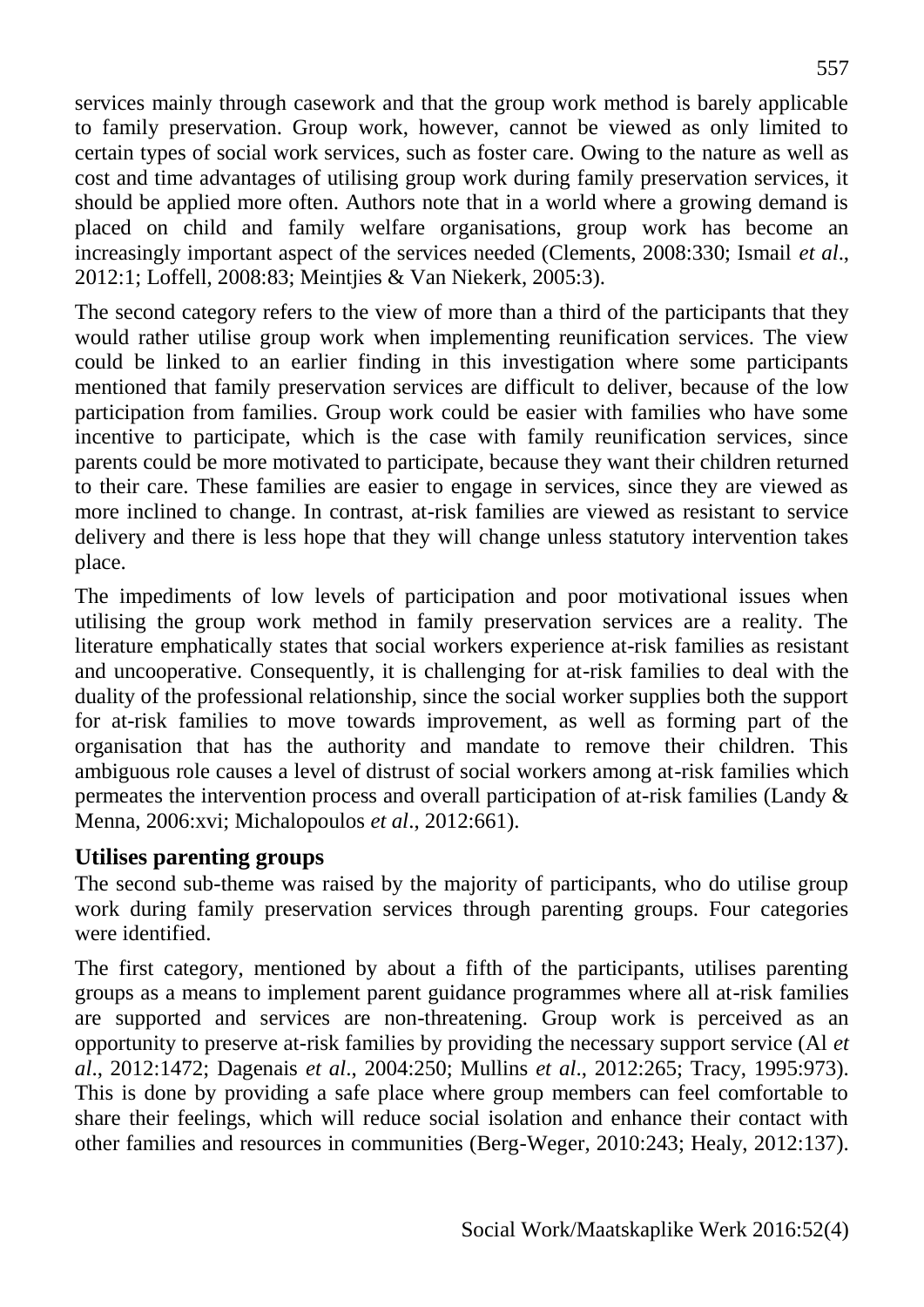The reducing of social isolation is especially important for at-risk families, who are often without any visible support systems (Landy & Menna, 2006: xvi).

The second category refers to the fact that some participants utilise parenting groups as a planning activity to determine the needs of family members. This view echoes findings by authors who maintain that if social workers conscientiously practise group work, they can enhance their functionality by rendering services to a greater number of people within a shorter amount of time than is possible with casework (Berg-Weger; 2010:243; Healy; 2012:139).

The third category refers to the view of a participant that utilising parenting groups is an effective social work method to provide information to family members. This participant indicated that families lack a variety of information, such as the regulations of the Children's Act, basic parenting information or other information with regards to school fees and identification documents. This view confirms findings in the literature that a possible goal of group work is to provide much needed information (Berg-Weger, 2010:243; Healy, 2012:137).

The last category represents the view expressed by a few participants that the utilisation of parenting groups provides the opportunity to develop the skills and knowledge of families. This fact is acknowledged in the literature, namely that a goal of group work to preserve families is to provide opportunities for group members to grow or develop the necessary skills and knowledge to improve their social functioning and to prevent statutory removals (Al *et al*., 2012:1472; Dagenais *et al*., 2004:250; Mullins *et al*., 2012:265; Tracy, 1995:973).

### **Type of group utilised in the implementation of family preservation services**

Participants were asked to indicate the type of group they utilise most often during family preservation services. The results are presented in Figure 2.

First, according to Figure 2, no participants utilise **psycho-therapeutic groups**, which is unfortunate, since a psycho-therapeutic group provides social workers with the opportunity to promote change in clients' understanding of themselves. Psychotherapeutic groups push clients to generate insights into themselves through engagement with others who are experiencing a similar personal crisis, change or journey (Glisson *et al*., 2012:52; Healy, 2012:141). Furthermore, psycho-therapeutic groups, when engaging at-risk families, were found to improve family functioning since positive changes occurred in their parenting techniques and practices. Family members recognised that they understood their roles as parents better and could cope more effectively with normal life stressors (Lewis, 2005:501; O'Reilly *et al*.*,* 2010:83).

558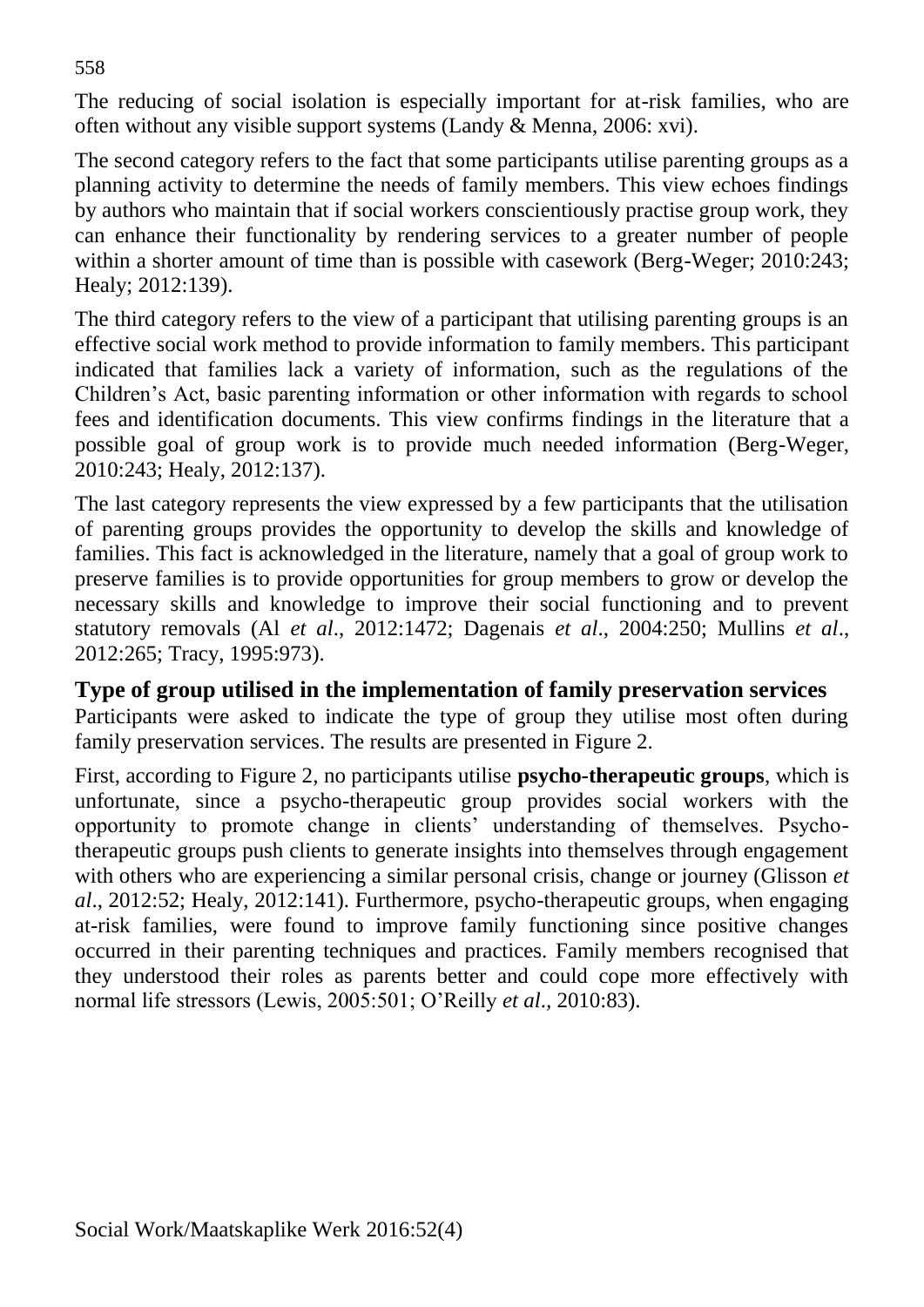#### **FIGURE 2 TYPE OF GROUP UTILISED IN THE IMPLEMENTATION OF FAMILY PRESERVATION SERVICES**



#### $N=20$

Second, it is also unfortunate that no participant made use of **counselling groups**. When a counselling group is utilised in family preservation services, at-risk families are provided with the opportunity to understand and learn more about their behaviour and subsequent ways of changing their behaviour, such as parenting behaviours or with regard to relationships (Goodson, Layzer, Pierre, Bernstein & Lopez, 2000:8).

A few participants indicated that a **support group** was their preferred type of group to utilise. The fact that such a small number of participants utilise a support group is in contrast with the literature, since Rodrigo *et al*. (2012:91) found that the need for social support is especially crucial for at-risk families, where the task of parenting can only be successful if social support is available to the family. Furthermore, Landy and Menna (2006:253) affirm that there is a strong link between the availability of the at-risk family's support systems (such as extended family, community members or friends) and their sense of competence and parenting behaviours. Support groups could therefore extend the family's social support network and reduce their social exclusion.

A number of the participants indicated **other** as their preferred type of group work, where they preferred to use a combination of different groups to be able to attend to a wider variety of group member needs. A combination group is an appropriate group type for use, since a certain group type can evolve into another type (Healy, 2012:143). The most successful groups employed in family preservation services were found to be a combination of who adopted parent education strategies, concrete services and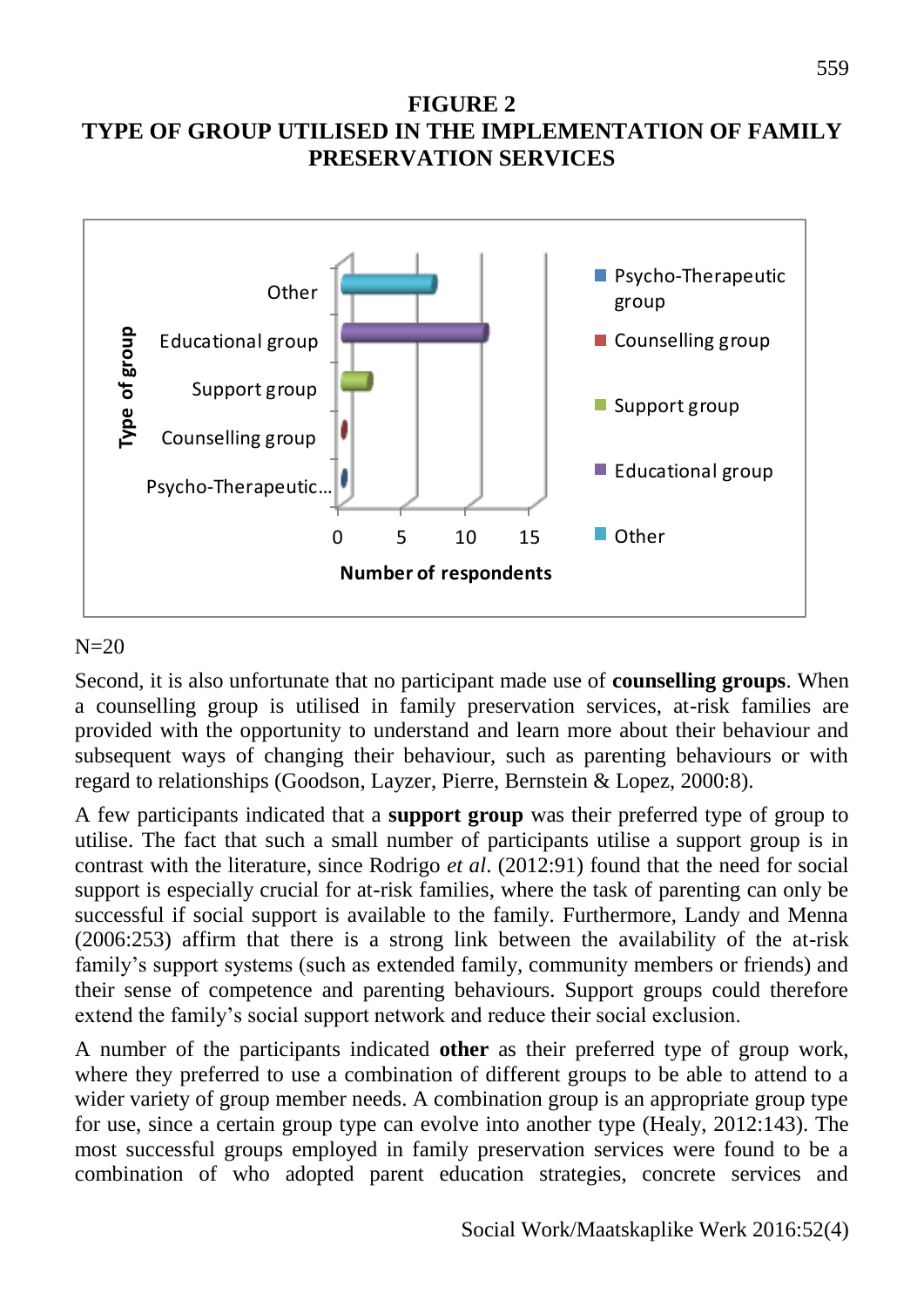therapeutic interventions, thus a combination group (Holzer *et al*., 2006:11). The finding that many participants did not identify the support group as the preferred group work type may be ascribed to the fact that these participants indicated the "other or mixed group" as their preferred type of group, where support services were included in the group.

The majority of participants indicated that they utilise the **psycho-educational group** most often. This corresponds with an earlier finding that participants utilise parenting groups as a method of intervention with at-risk families. These parenting groups were focused on the development of the family's skills and knowledge, as well as providing guidance and information to family members, thus a psycho-educational group. According to Rodrigo *et al*. (2012:91), psycho-educational groups with at-risk families successfully increased parental knowledge, confidence and capabilities. It is therefore important that psycho-educational groups are utilised by social workers, as this was found to be an essential component of early intervention services rendered to at-risk families (Holzer *et al*.*,* 2006:9).

#### **Group work model utilised in the implementation of family preservation services**

Participants were asked to indicate the group work model they found most useful in group work. The results are shown in Figure 3.





 $N=20$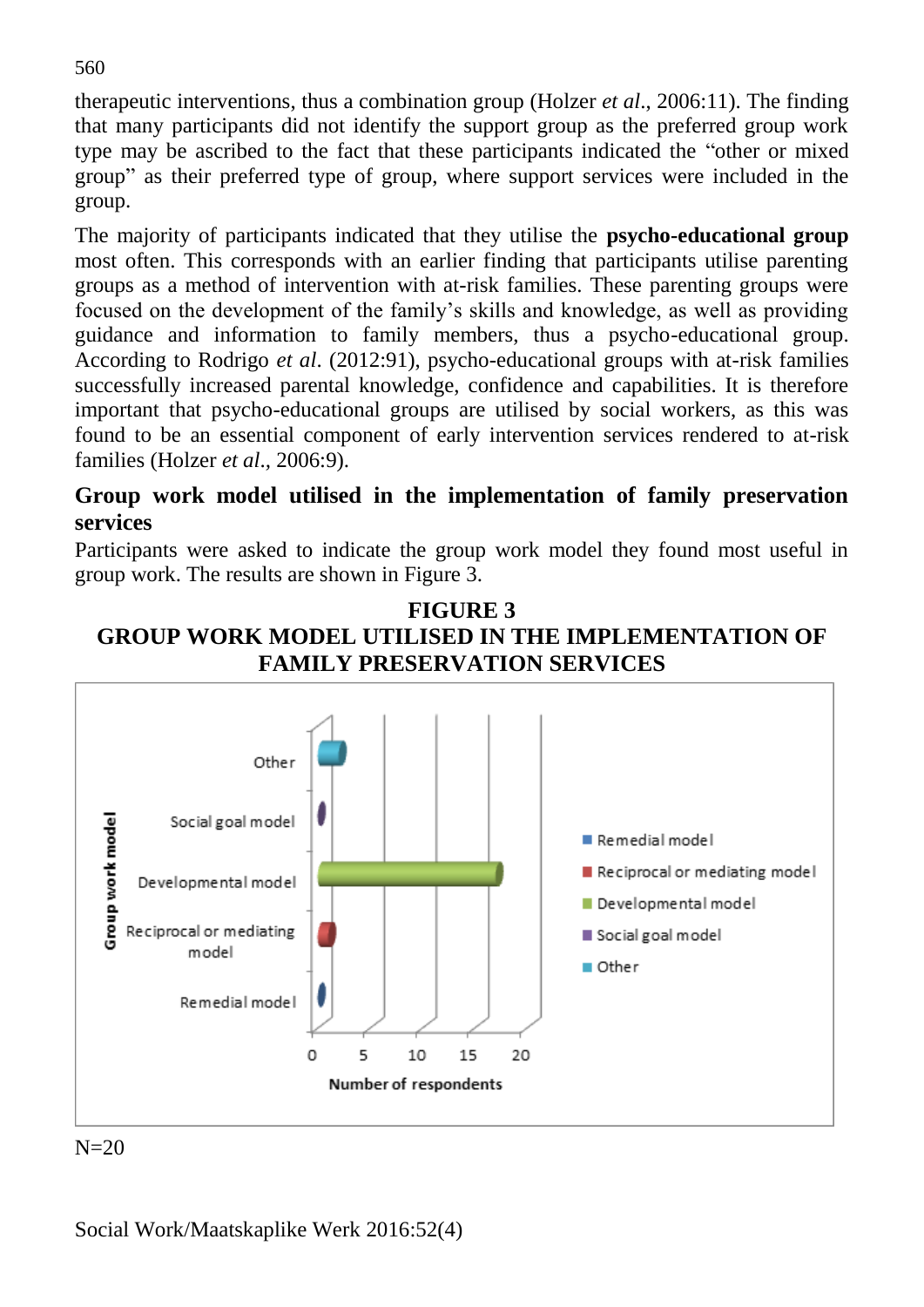The majority of the participants found the **developmental model** to be the most appropriate group work model when delivering family preservation services. This finding echoes Sheafor and Horejsi's (2010:113) assertion that the developmental model is the preferred model when the focus is on promoting normal growth and development, as well as when teaching new skills in order to cope with problems or to correct dysfunctional behaviours, which is the focus of family preservation services.

Only one participant indicated that the preferred group work model to utilise is the **remedial or mediating model**. None of the participants preferred the **reciprocal model**  as group work model. This is understandable, since although identified as a possible model by Verma (2014:212), the reciprocal model is considered to be a more clinical model that seeks to improve dysfunctional behaviour. This model is best utilised with clients with physical or mental disabilities or alienated members of society.

#### **Obstacles encountered when utilising the group work method in family preservation services**

An attempt was made to identify the obstacles the participants experience when utilising the group work method. The participants had to indicate two obstacles from a list. The results are shown in Table 4.

#### **TABLE 4**

### **OBSTACLES ENCOUNTERED WHEN UTILISING THE GROUP WORK METHOD IN FAMILY PRESERVATION SERVICES (N = 20 )**

| Obstacles encountered when utilising the group work method in family $ f $<br>preservation services                                                                                                          |    | $\%$ |
|--------------------------------------------------------------------------------------------------------------------------------------------------------------------------------------------------------------|----|------|
| Motivational Issues: e.g. resistance from group members, high levels of 13<br>distrust among group members and/or of the social worker, group goals are<br>not compliant with individual group member goals. |    | 65%  |
| Life Stress Issues: e.g. difficulty with developmental stages of group<br>members, such as parents of young children who are unable to attend group<br>meetings, problems with engaging teenagers.           | 13 | 65%  |
| Pattern of Life Issues: e.g. certain times of the day, week, month or year<br>impacting on group meetings.                                                                                                   | 9  | 45%  |
| Cultural Issues: e.g. difficulty relating to the language, values and/or other $\vert 5 \rangle$<br>culture-related barriers of group members.                                                               |    | 25%  |

From Table 4 it is clear that an equal number of participants indicated **motivational issues** and **life stress issues** as the biggest obstacles they encounter. Participants mentioned that group members are not motivated and attend group work sessions sporadically. This view correlates with the literature, since Michalopoulos *et al*. (2012:661) also found that social workers described their services to at-risk families as challenging owing to resistance from families. Social workers should also understand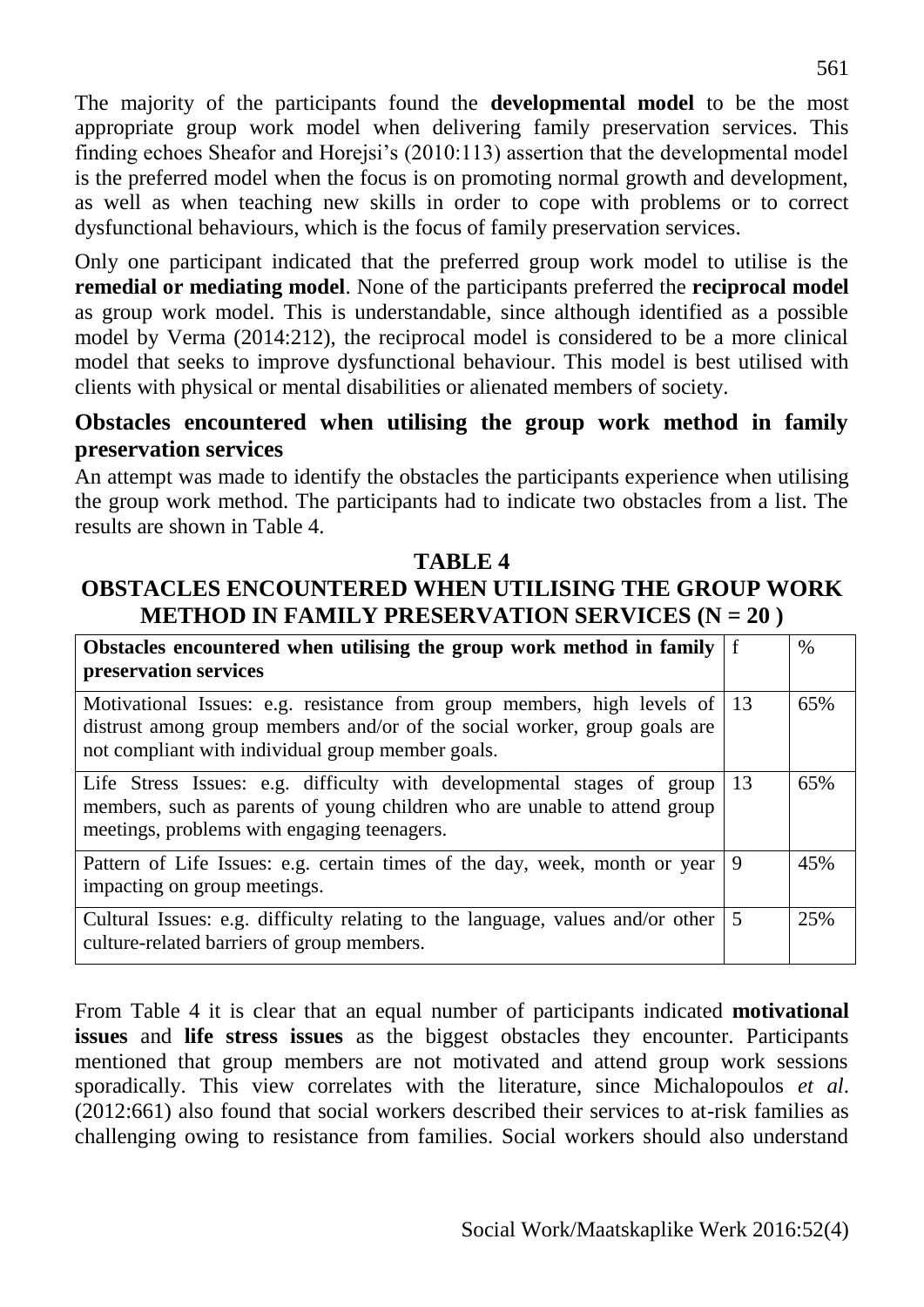the developmental phases of the at-risk family, and plan intervention according to the life stress issues that the family may be experiencing.

Almost half of the participants indicated that **pattern of life issues** proved an obstacle when attempting group work. Participants postulate that at-risk families are usually unavailable for group work sessions during the week or during working hours, because they are dependent on their income and cannot miss work. Group work sessions need to be held on Saturdays or after working hours. This obstacle is acknowledged in the literature, noting that at-risk families may be unable to attend group work sessions as there are times of the day, week, month or year when it may be difficult for them to participate in intervention (Glisson, Dulmus & Sowers, 2012:8).

Only a few participants view **cultural issues** as an obstacle to utilising group work in family preservation services, which is a rather interesting perception. According to participants, at-risk families in their caseload differ tremendously and it is not easy to form a coherent group with families from such vastly different backgrounds. Participants are therefore left with no choice but to intervene through casework with these families on an individual level.

#### **Obstacles encountered in the organisation when utilising the group work in family preservation services**

The views of the participants on the obstacles they experience in their organisations when utilising the group work method were explored. Four sub-themes were identified.

#### *A lack of space or appropriate venue*

The first sub-theme refers to the fact that almost half of the participants indicated that they lack the space or an appropriate venue to conduct group work sessions. The narratives are:

*"…so space is actually our biggest problem." "… it is a big problem to find an appropriate venue or place to present group sessions…"*

*"… with us there is currently the fact that we don't really have a venue…"*

This view was also expressed by other authors (Michalopoulos *et al*., 2012:660). An appropriate venue to present group work sessions is of great importance to the success of a group. It was found that the meeting space should be carefully selected in advance, since the size of the room may influence the interactions among group members and the functioning of the group. A venue that is too small can cause anxiety in group members who may feel prematurely pressured to form close relationships, which can lead to feelings of discomfort and the development of negative behaviour patterns within the group (Nicholas, Rautenbach & Maistry, 2010:131; Seabury, Seabury & Garvin, 2011:436).

#### *A lack of time*

The second sub-theme refers to the lack of time available to the participants for group work. Two participants remarked:

*"Definitely… the high statutory… pressure and, and time."*

Social Work/Maatskaplike Werk 2016:52(4)

562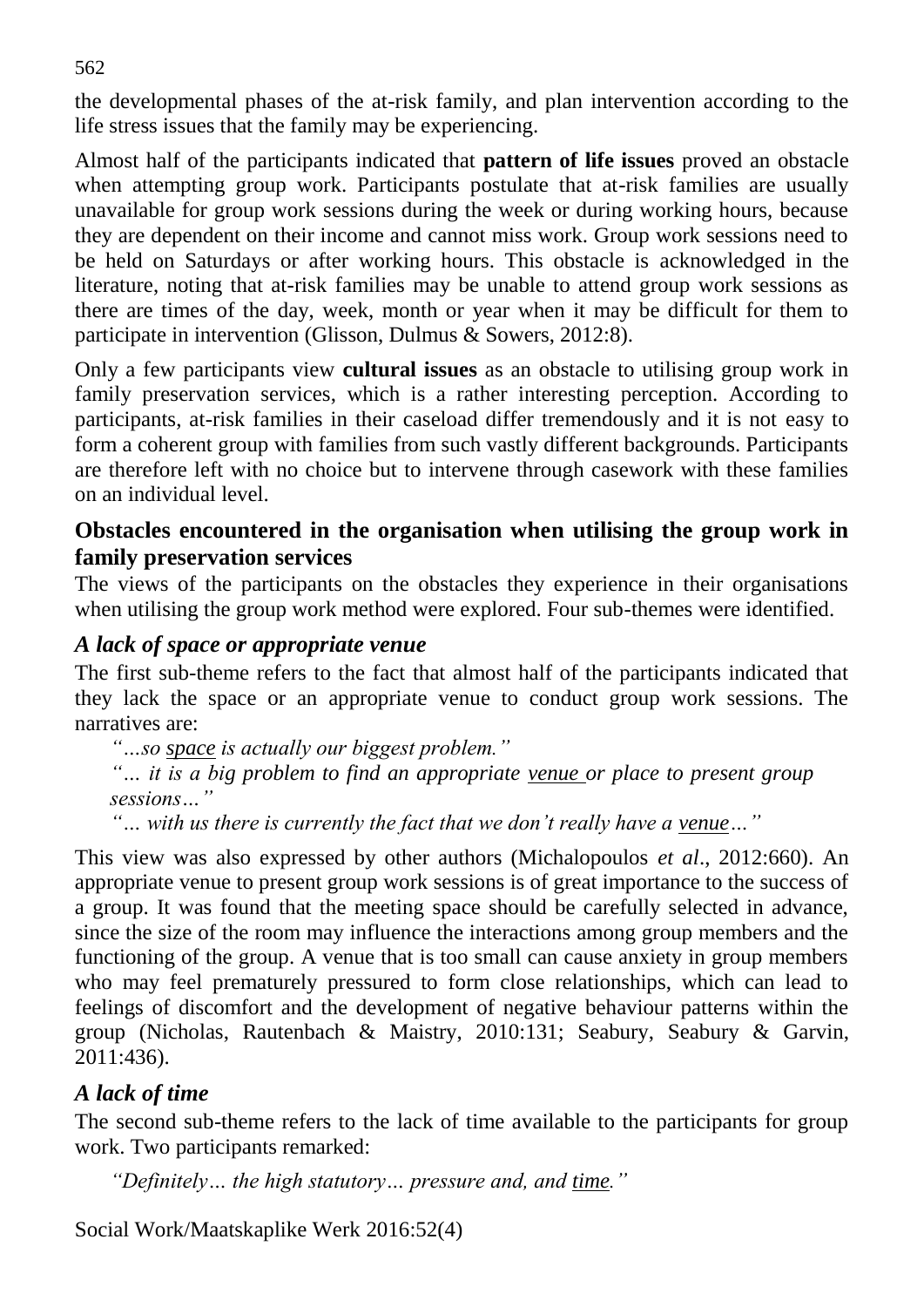*"… it is also time consuming."*

This view corresponds with the view expressed earlier in this investigation that social workers are experiencing heavy caseloads and are unable to render effective family preservation services. Michalopoulos *et al*. (2012:660) report that social workers lack the required time and that overly high expectations are placed on them, which affects the quality of services. This is unfortunate, since group work is also promoted as a social work intervention method that is time efficient. The deduction is that although group work should be time efficient, it can only be so if priority is given to developing appropriate programmes.

# *The lack of transport for clients*

A third sub-theme was identified by some participants who indicated that the lack of transport heavily influences their utilisation of group work. The remarks of the participants were:

*"… some of the clients are quite far away and not everyone has transport…"*

*"…transport is a major issue."*

Lack of transport is a recurring theme in research in South Africa on service delivery in child welfare services (Strydom, 2010:198). The lack of transport is also acknowledged by Michalopoulos *et al*. (2012:660), who found that a lack of resources such as transport affected the success of service delivery to at-risk families and inhibited social workers from doing their job effectively.

## *Lack of personnel*

The final sub-theme was the point raised by a few participants who pointed to a lack of personnel as well as understaffed child and family welfare organisations as another obstacle they face when utilising the group work method during family preservation services. Narratives of the participants were:

*"… physically we are understaffed so that is a huge issue at the moment."*

*"… currently with the… the shortage of… personnel..."*

Various South African authors (Ismail *et al*., 2012:1; Loffell, 2005:83; Meintjies & Van Niekerk, 2005:3; Michalopoulos *et al*., 2012:660) concluded that child and family welfare organisations are under-resourced and understaffed, hampering effective service delivery.

## **CONCLUSIONS AND RECOMMENDATIONS**

With regard to the utilisation of group work in the implementation of family preservation services, it was determined that casework is the preferred intervention method and that group work is often not seen as applicable to family preservation. A possible reason for social workers refraining from utilising group work could be because of limited training in the applicability of group work to family preservation services. This could result in social workers struggling to identify the ways in which group work can be effectively utilised, e.g. to prevent the removal of children.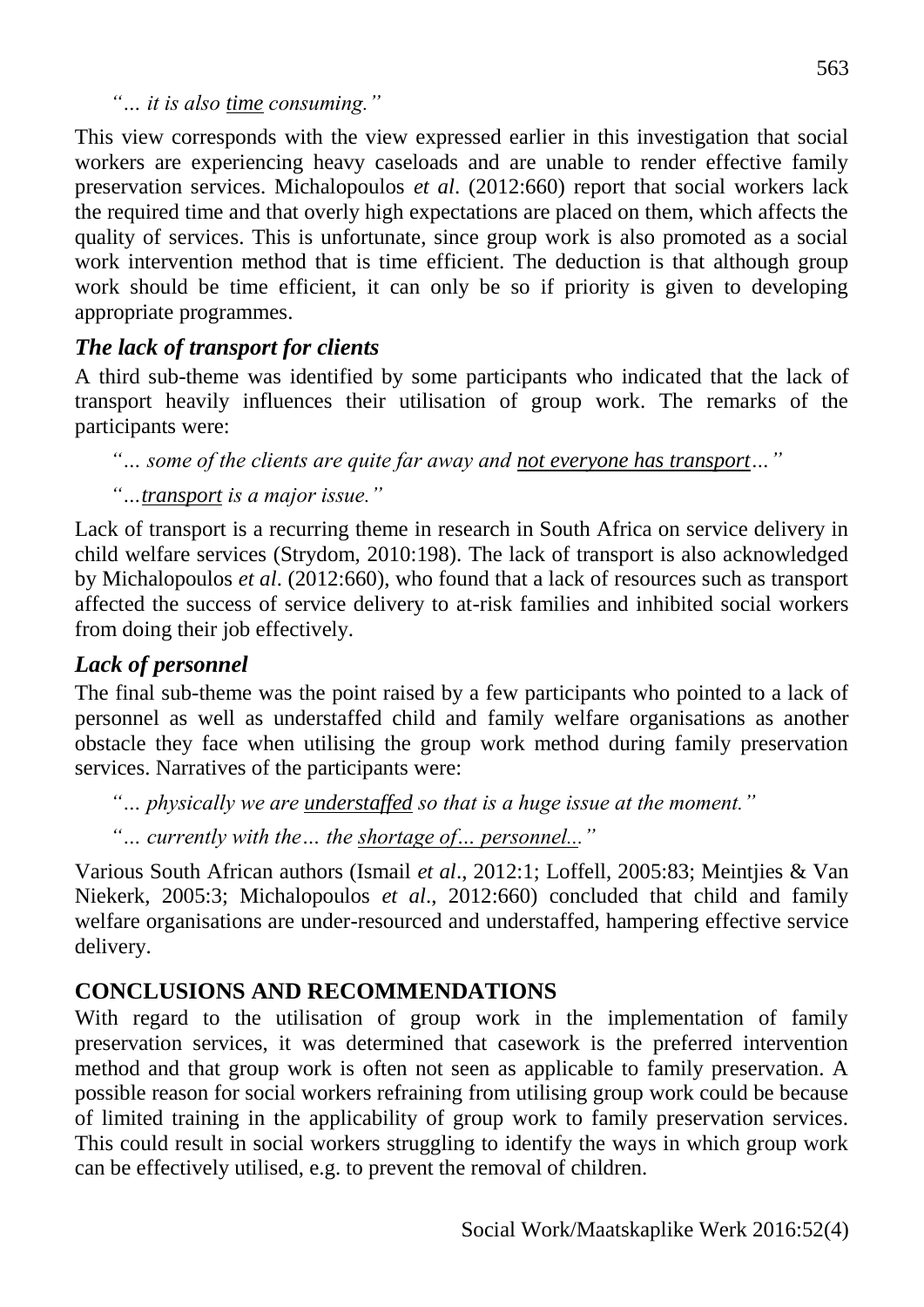Apart from this possible lack of education to utilise group work effectively to preserve families, there is the finding that there is a lack of knowledge as to which group work models are appropriate in the delivery of family preservation services. This became evident as the majority of participants are mostly utilising the developmental model. Although the developmental model does meet the aims of family preservation services, other models may also be appropriate, such as the remedial model. Ignorance regarding more appropriate models may lead to services not being tailored to address the specific needs and problems of families abusing or neglecting their children.

Of the different types of groups used when implementing family preservation services, the educational group was used most often. In the educational group the focus is on the development of the family's skills and knowledge as well as on providing guidance and information to family members. Although this is an appropriate group approach to adopt, the lack of therapeutic, counselling or supportive groups is unfortunate. These groups, when used for at-risk families, were found to improve the parenting techniques and practices of families, as well as helping parents understand their roles better and learn ways of coping more effectively with normal life stressors. It seems as if the utilisation of appropriate group work models is not tailored to the specific needs of families in need of family preservation services.

Although group work was viewed as advantageous, various obstacles were encountered when applying the method. These obstacles mostly derive from the fact that at-risk families are resistant to service delivery and become uncooperative when it comes to participating in group work. Resistance to service delivery is a well-documented characteristic of at-risk families in a child and family welfare set-up and should be expected, which means that ways should be found by social workers to deal with it.

The resistance to service delivery by at-risk families and their lack of cooperation during group work can possibly be linked to a lack of knowledge among social workers on how to use group work to ignite motivation and overcome their resistance. At-risk families may feel stigmatised and less motivated to attend individual counselling, whereas services rendered through group work may provide some motivation and lessen stigmatisation, as well as provide an opportunity to extend informal support networks. Other obstacles encountered include, but are not limited to, the motivational and life stress issues of at-risk families, as well as social workers' lack of resources and time as a result of high caseloads to practise group work. Group work is, however, seen as a timeefficient intervention, which could enable social workers to manage caseloads more effectively.

Furthermore, it was again determined that the types of services delivered to at-risk families are mainly impaired at the early intervention level. Consequently, prevention programmes are lacking, which results in a further lack of resources to at-risk families in their communities. These last obstacles form a recurring theme in research on child protection and family preservation services in South Africa, pointing to the fact that children could be removed from families because of the absence of a variety of appropriate early intervention and prevention services. It also means that the emphasis in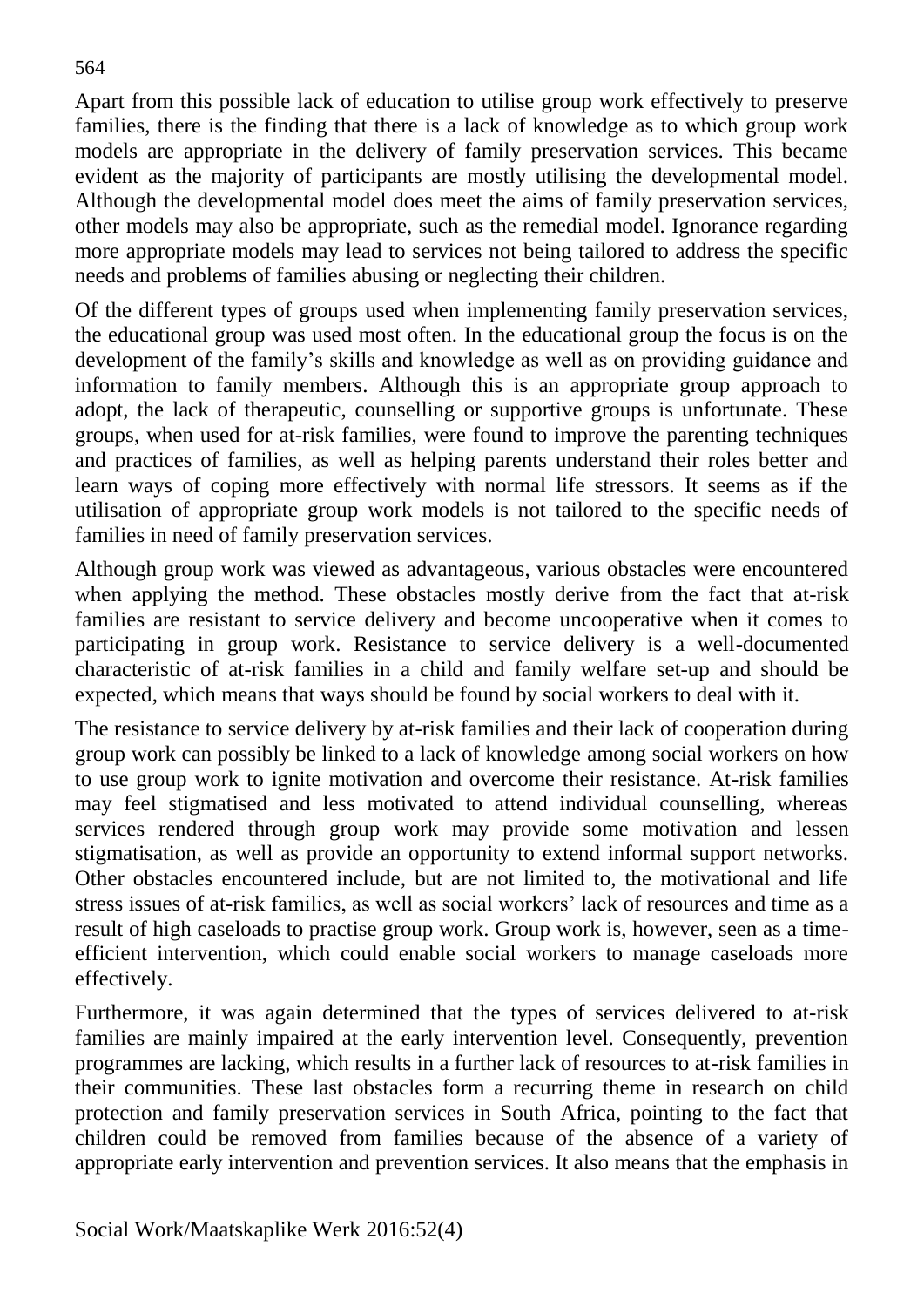services is on child protection mainly implementing casework and that the shift to developmental social welfare is not taking place.

Child and family welfare organisations as such, however, are not in a position to remove or rectify structural obstacles such as high caseloads and lack of community resources. Government and child and family welfare NGOs should therefore attempt to define possible and appropriate family preservation services in the South African context as it seems that policy directives emphasising family preservation are not in line with the situation on the ground.

Universities should furthermore focus on training in all possible applications of group work in family preservation services. This also suggests that social workers should conduct thorough assessments with at-risk families to ensure that appropriate intervention plans are developed to address the needs and problems of such families through different intervention methods and not only casework. Child and family welfare organisations should strive to develop effective group work programmes and should, in their TPA (Transfer Payment Agreement), make provision for opportunities that would enable social workers to render family preservation services through group work.

The aim in family preservation services is to preserve the family; therefore, as the first line of service delivery, at-risk families should find the support and education they need. Group work should be utilised to this end, as it is not only cost effective, but would also empower families to build support networks to reduce their social isolation. The facilitation of the at-risk family's use of formal and informal resources is after all seen as one of the most important aspects of an effective family preservation service.

### **REFERENCES**

ABDULLAH, S. 2013. Multicultural social work and national trauma: lessons from South Africa. **International Social Work**, 0(0):1-17. DOI: 10.1177.

ADAMS, B.L. 2005. Assessment of child abuse risk factors by advanced practice nurses. **Paediatric Nursing***,* 31(6):498-502.

AL, C.M.W., STAMS, G.J.J.M., BEK, M.S., DAMEN, E.M., ASSCHER, J.J. & VAN DER LAAN, P.H. 2012. A meta-analysis of intensive family preservation programs: placement prevention and improvement of family functioning. **Children and Youth Services Review***,* 34:1472-1479.

ANDREWS, J. 2001. Group work's place in social work: a historical analysis. **Journal of Sociology and Social Welfare**, 28(4):45-65.

BERG-WEGER, M. 2010. **Social work and social welfare: an invitation** (2<sup>nd</sup> ed). United States: Taylor and Francis.

BLESS, C., HIGSON-SMITH, C. & KAGEE, A. 2006. **Fundamentals of social research methods: an African perspective** (4<sup>th</sup> ed). Cape Town: Juta.

CLEMENTS, J. 2008. Social work students' perceived knowledge of and preparation for group-work practice. **Social Work with Groups**, 31(3):329-346.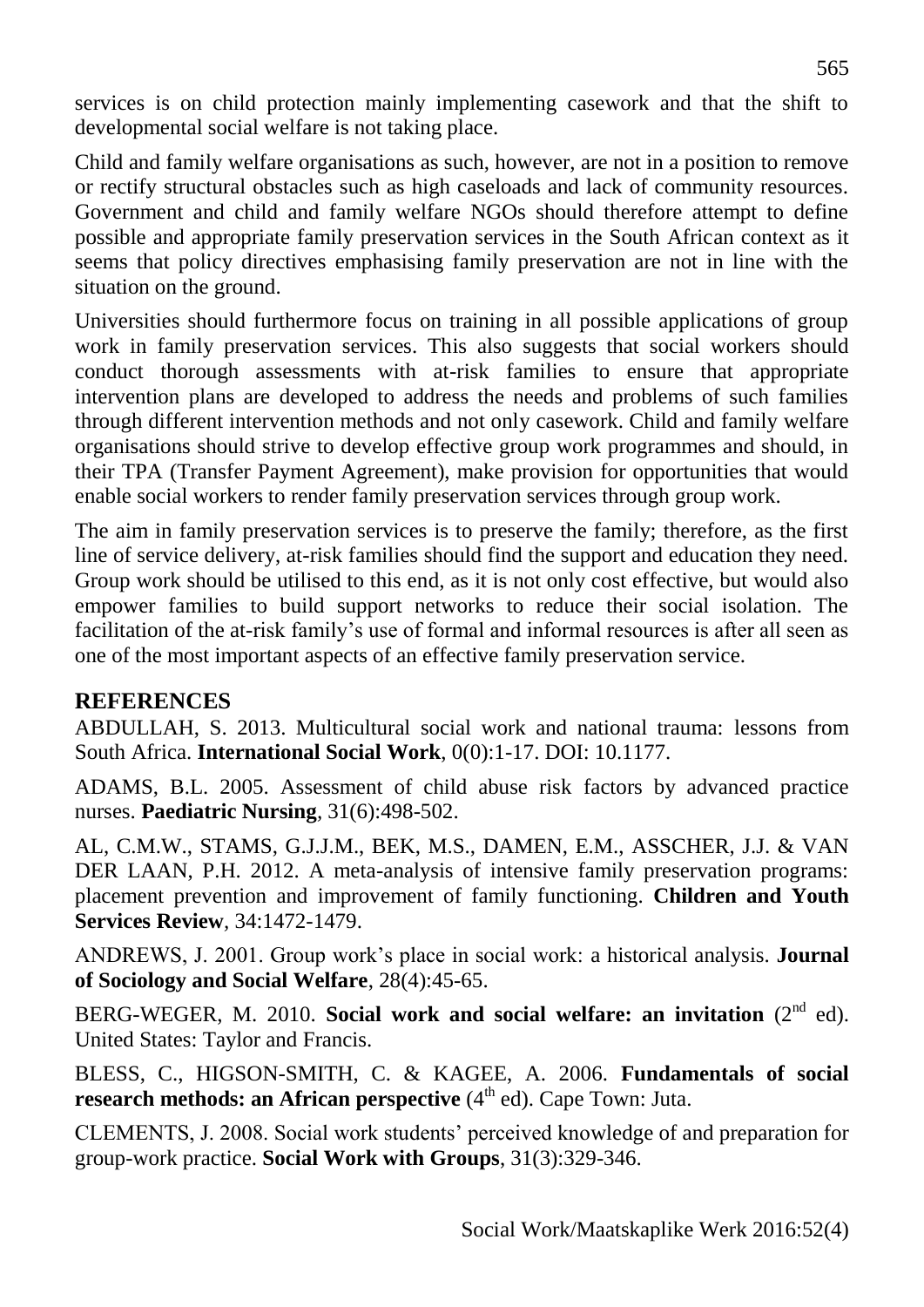566

COHEN, J.A. & MANNARINO, A.P. 1996. A treatment outcome study for sexually abused preschool children: initial findings. **Journal of the American Academy of Child and Adolescent Psychiatry**, 35:42-50.

COHN, A.H. & DARO, D. 1987. Is treatment too late: what ten years of evaluative research tells us. **Child Abuse and Neglect***,* 20:433-442.

COLLINS, D. & JORDAN, C. 2006. **An introduction to family social work**. United States of America: Thomson Corporation Press.

CRESWELL, J.W. 2009. **Research design: qualitative, quantitative and mixed methods approaches** (3<sup>rd</sup> ed). Thousand Oaks: Sage Publications.

DAGENAIS, C., BE'GIN, J., BOUCHARD, C. & FORTIN, D. 2004. Impact of family support programs: a synthesis of evaluation studies. **Children and Youth Services Review**, 26:249-263.

DE VOS, A.S., STRYDOM, H., FOUCHÉ, C.B. & DELPORT, C.S.L. 2011. **Research at grass roots: for social science and human service professions**. Pretoria: Van Schaik Publishers.

DELPORT, C.S.L. & FOUCHÉ, C.B. 2011. Mixed methods research. **In**: DE VOS, A.S., STRYDOM, H., FOUCHÉ, C.B. & DELPORT, C.S.L., **Research at grass roots:**  for social science and human service professions (4<sup>th</sup> ed). Pretoria: Van Schaik Publishers.

DEPANFILIS, D. & ZURAVIN, S.J. 2002. The effect of services on the recurrence of child maltreatment. **Child Abuse & Neglect**, 26:187-205.

DEPARTMENT OF WELFARE. 1997. **White Paper on Social Welfare**. Government Gazette, Notice 57 of 1996. Pretoria: Government Printer.

DEPARTMENT OF SOCIAL DEVELOPMENT (ISDM). 2006. **Integrated Service Delivery Model Towards Improved Social Services***.* Pretoria: Government Printers.

DEPARTMENT OF SOCIAL DEVELOPMENT. 2012. **White Paper on Families***.* [Online] Available: [http://www.info.gov.za/view/DownloadFileAction?id=152939.](http://www.info.gov.za/view/DownloadFileAction?id=152939) [Accessed: 10/10/2014].

DLANGAMANDLA, V.P. 2010. **The experiences of social workers regarding the implementation of a developmental social welfare approach within the Department of Social Development Gauteng Province**. University of Pretoria, Pretoria.

DROWER, S.J. 2002. Conceptualizing social work in a changed South Africa. **International Social Work**, 45(1):7-20. DOI 10.1177.

FORWARD, D.K. 2008. **Social workers' experience of the implementation of a developmental social welfare approach: a qualitative exploratory study**. University of the Western Cape, Cape Town.

FOUCHÉ, C.B. & DELPORT, C.S.L. 2011. Writing the research proposal. **In**: DE VOS, A.S., STRYDOM, H., FOUCHÉ, C.B. & DELPORT, C.S.L., **Research at grass roots:**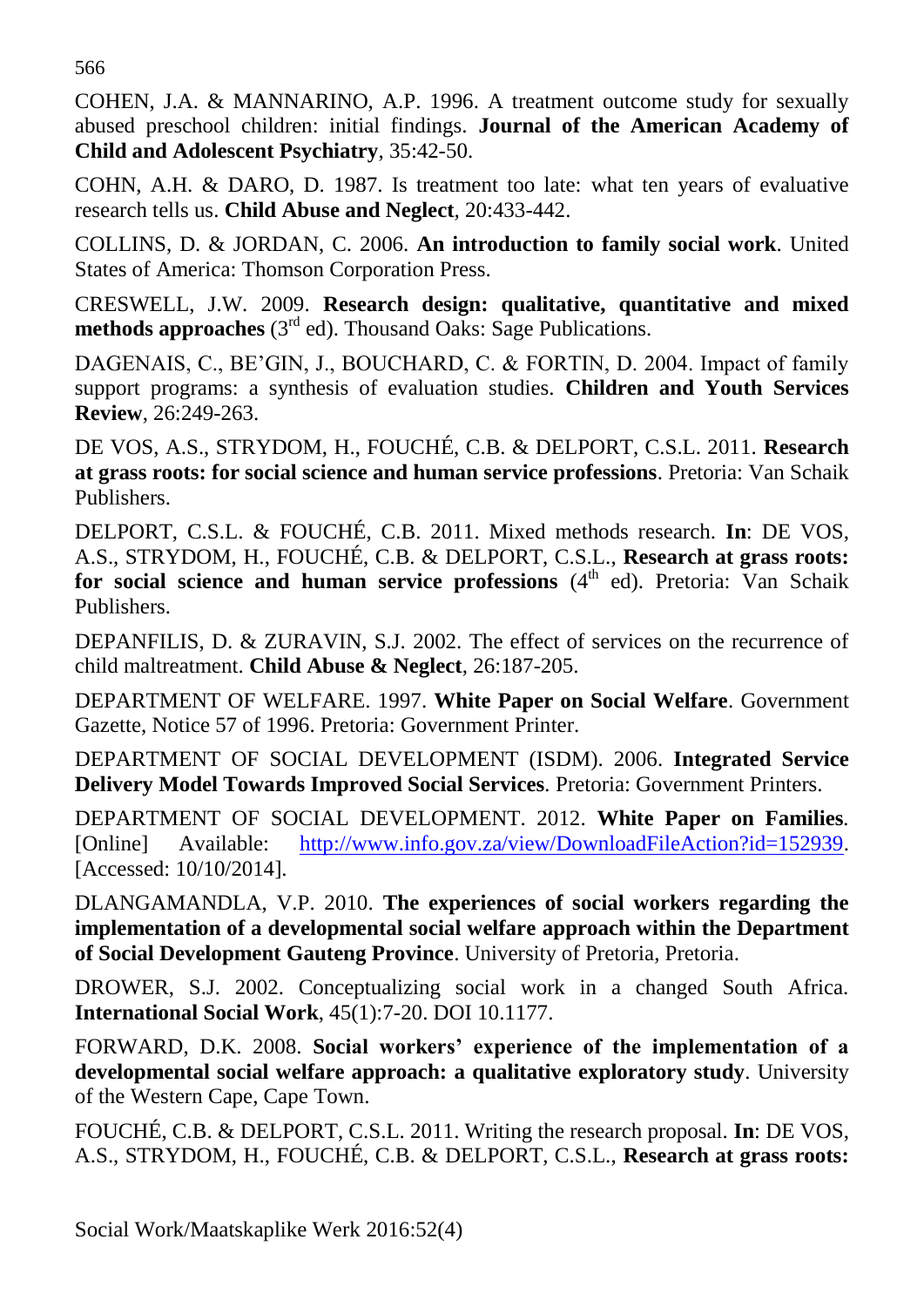**for social science and human service professions** (4<sup>th</sup> ed). Pretoria: Van Schaik Publishers.

GARRETT, K.J. 2005. Use of groups in school social work: group work and group processes. **Social Work with Groups**, 27(2-3):75-92.

GAUDIN Jr, J.M., WODARSKI, J.S., ARKINSON, M.K. & AVERY, L.S. 1990-1991. Remedying child neglect: effectiveness of social network interventions. **Journal of Applied Social Sciences**, 15(1):97-123.

GLISSON, C.A., DULMUS, C.N. & SOWERS, K.M. 2012. **Social work practice with groups, communities and organizations: evidence-based assessments and interventions**. Hoboken, New Jersey: John Wiley & Sons Inc.

GOLUB, J.S., ESPINOSA, M., DAMON, L. & CARD, J. 1987. A videotape parent education program for abusive parents, **Child Abuse & Neglect**, 11:255-265.

GOODSON, B.D., LAYZER, J.I., St. PIERRE, R.G., BERNSTEIN, L.S. & LOPEZ, M. 2000. Effectiveness of a comprehensive, five-year family support program for lowincome children and their families: findings from the comprehensive child development program. **Early Childhood Research Quarterly**, 15(1):5-39.

GRAY, M. & LOMBARD, A. 2008. The Post-1994 transformation of social work in South Africa. **International Journal of Social Welfare**, 17(132-145). ISSN 1369-6866 / DOI: 10.1111.

GREEN, S. & NIEMAN, A. 2003. Social development: good practice guidelines. **Social Work/Maatskaplike Werk**, 39:161-181.

GUTMAN, C. & SHENNAR-GOLAN, V. 2012. Instilling the soul of group work in social work education. **Social Work with Groups**, 35(2):138-149.

HACK, T.F., OSACHUK, T.A.G. & DE LUCA, R.V. 1994. Group treatment for sexually abused preadolescent boys. **Families in Society**, 5(4):217-228.

HEALY, K. 2012. **Social work methods and skills: the essential foundations of practice**. United Kingdom: Palgrave Macmillan.

HOLZER, P.J., HIGGINS, J.R., BROMFIELD, L.M. & HIGGINS, D.J. 2006. The effectiveness of parent education and home visiting child maltreatment prevention programs. **Child Abuse Prevention Issues**, 24. National Child Protection Clearinghouse, Melbourne.

HOWING, P.T., WODARSKI, J.S., GAUDIN Jr, J.M. & KURTZ, D.P. 1989. Effective interventions to ameliorate the incidence of child maltreatment: the empirical base. **Social Work**, 7:330-338.

IFE, J. 1995. **Community development: creating community alternative – vision, analysis and practice**. Australia: Addison Wesley Longman Pty Ltd.

ISMAIL, G., TALIEP, N. & SUFFLA, S. 2012. **Child Maltreatment prevention through positive parenting practices**. UNISA. [Online] Available: http://www. mrc.ac.za/crime/ChildMaltreatmentInformationSheet.pdf [Accessed: 13/06/2013].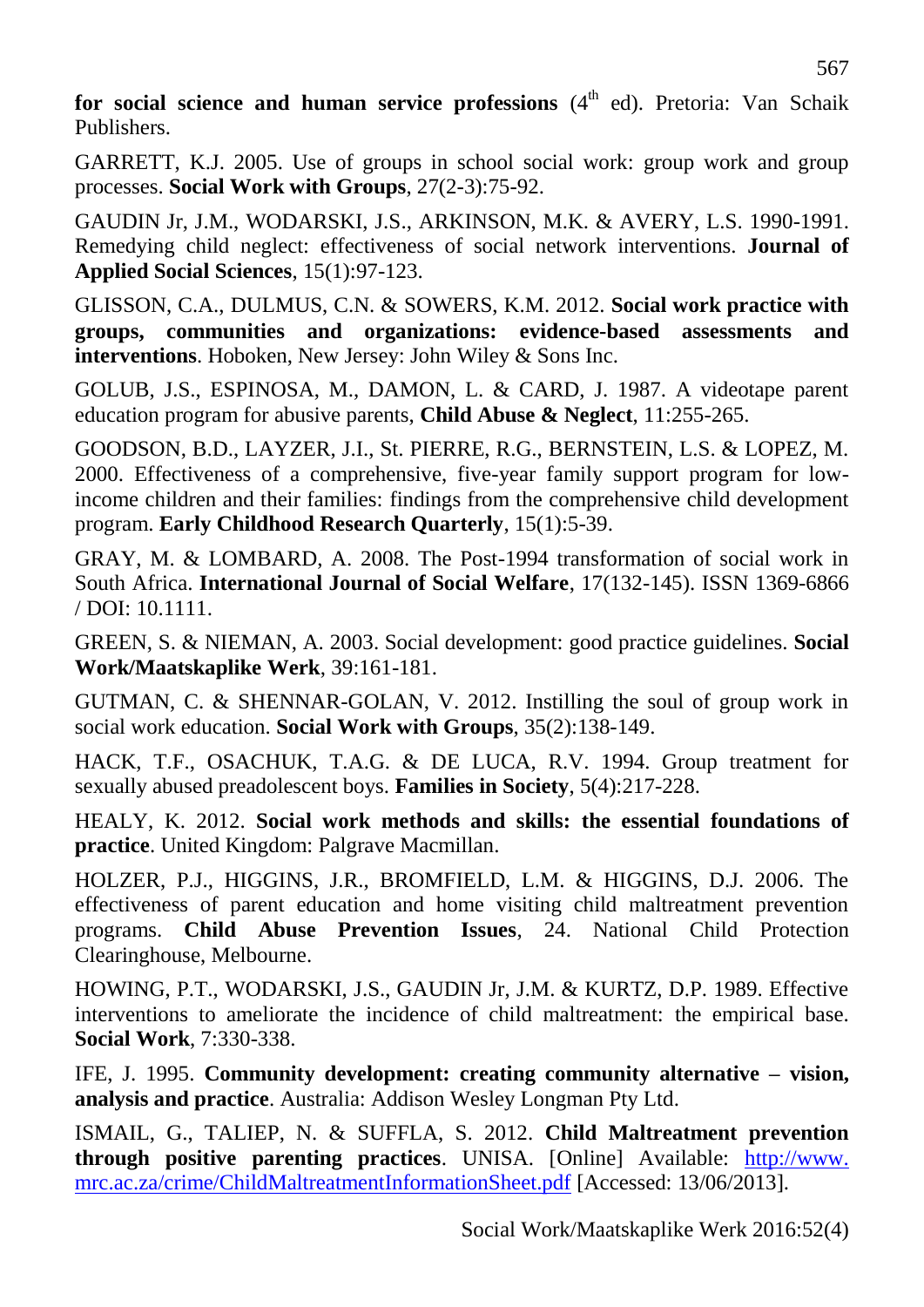KAMMERMAN, D. 2011. A new group worker's struggles and successes in a host school. **Social Work with Groups**, 34(3-4):233-245. DOI:10.1080/01609513. 2011.558827 [Downloaded: 06/02/2013].

KATZ, I. & HETHERINGTON, R. 2006. Co-operating and communicating: a European perspective on integrating services for children. **Child Abuse Review**, 15:429-439.

KLEIJN, W.C. 2004. **A developmental approach to statutory social work services**. Social Work Department. Pretoria: Pretoria University, South Africa. (MA Thesis)

KURLAND, R. 2007. Debunking the "blood theory" of social work with groups: group workers are made and not born. **Social Work with Groups**, 30(1):11-24.

KURLAND, R. & SALMON, R. 2005. **Teaching a methods course in social work with groups**. Council on Social Work Education, Alexandria, VA.

LANDY, S. & MENNA, R. 2006. **Early Intervention with multi-risk families: an integrative approach**. United States of America: Paul H. Brookes Publishing Inc.

LEWIS, R.E. 2005. The effectiveness of families first services: an experimental study. **Children and Youth Services Review**, 27:499-509.

LOFFELL, J. 2008. Developmental social welfare and the child protection challenge in South Africa. **Practice: Social Work in Action**, 20(2):83-91.

LOMBARD, A. 1996. Developmental social welfare in South Africa: a theoretical framework. **Social Work/Maatskaplike Werk**, 32(2):162-172.

LOMBARD, A. 2003. Entrepreneurship in Africa: social work challenges for human, social and economic development. **Social Work/Maatskaplike Werk**, 39(3):224-239.

LOMBARD, A. 2008. The implementation of the White Paper for Social Welfare: a tenyear review. **The Social Work Practitioner-Researcher**, 20(2):154-173.

MARZIALI, E., DAMIANAKIS, T., SMITH, D. & TROCMÉ, N. 2006. Supportive group therapy for parents who chronically neglect their children. **Families in Society: The Journal of Contemporary Social Services**, 87(3):401-408.

MATTHIAS, C.R. 2004. Can we legislate for prevention and early intervention services for children? An analysis of aspects of the 2002 Draft Children's Bill. **Social Work/Maatskaplike Werk**, 40(2):172-178.

McCOWSKEY, J. & MEEZAN, W. 1998. Family-centred services: approaches and effectiveness. **The Future of Children**, 8(1):54-71.

MEINTJIES, H. & VAN NIEKERK, J. 2005. **Child protection and social security in the face of poverty and the AIDS pandemic: issues pertaining to the Children's Bill**. **Children's Institute***,* [Online] Available: [http://www.ci.org.za/depts/ci/pubs/pdf/rights/](http://www.ci.org.za/depts/ci/pubs/pdf/rights/%20bills/Childprotection-socialsecurity.pdf)  [bills/Childprotection-socialsecurity.pdf.](http://www.ci.org.za/depts/ci/pubs/pdf/rights/%20bills/Childprotection-socialsecurity.pdf) [Accessed: 13/06/2013].

MICHALOPOULOS, L., AHN, H., SWAN, T.V. & O'CONNOR, J. 2012. Child welfare worker perception of the implementation of Family-Centered Practice*,*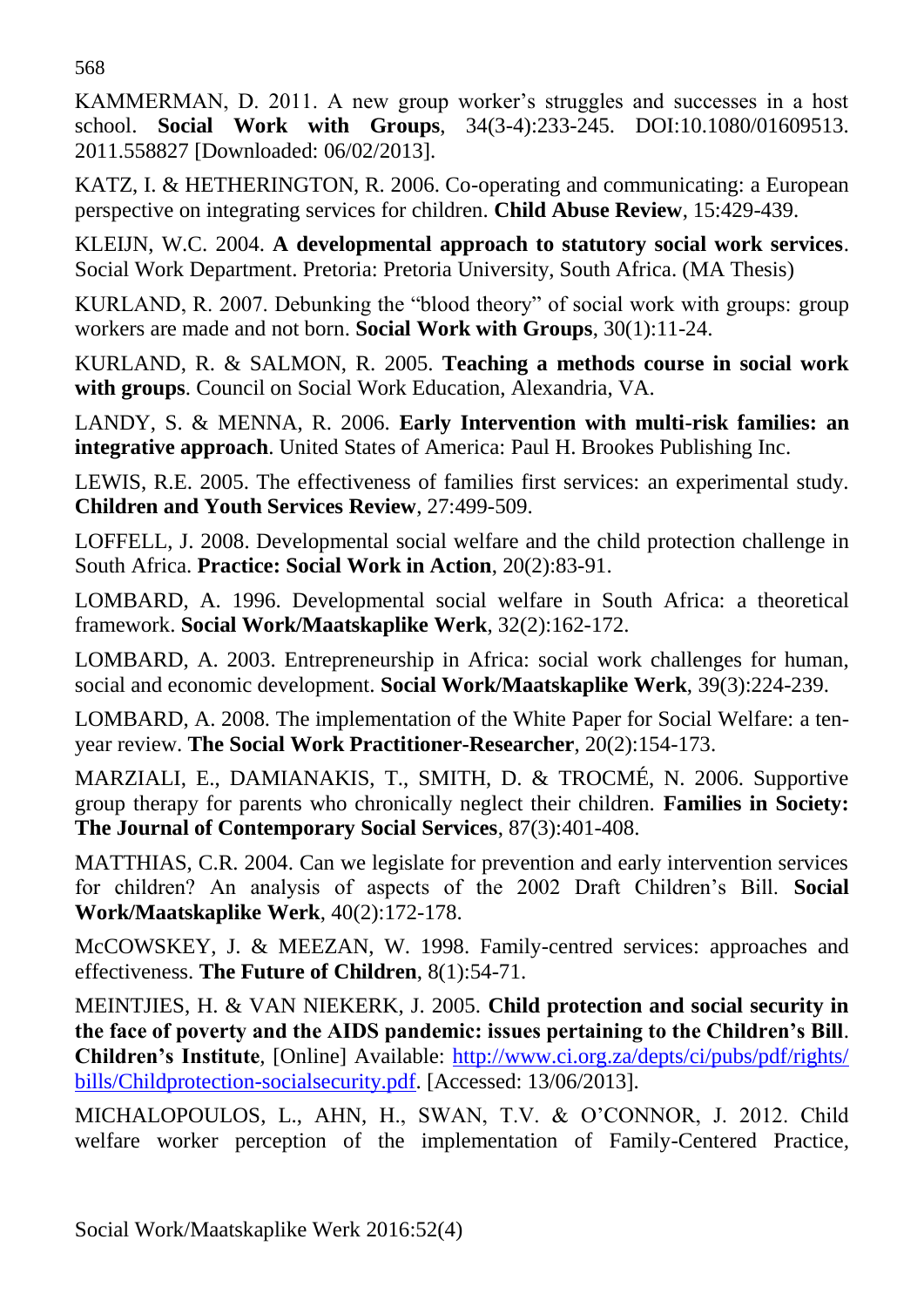**Research on Social Work Practice** 22(6):656-664. DOI: 10.1177/1049731512453344 [Downloaded: 05/07/14].

MIDGLEY, J. 1995. **Social development: the developmental perspectives in social welfare**. London: Sage Publications Ltd.

MIDGLEY, J. & TANG, K. 2001. Social policy, economic growth, and developmental welfare. **International Journal of Social Welfare**, 10:244-252.

MINISTRY FOR WELFARE AND POPULATION DEVELOPMENT. 1997. **White Paper for Social Welfare**. Government Gazette (18166), 386. Pretoria: Government Printer.

MULLINS, J.L., CHEUNG, J.R. & LIETZ, C.A. 2012. Family preservation service: incorporating the voice of families into service implementation. **Child and Family Social Work**, 17:265-274.

NICHOLAS, L., RAUTENBACH, J. & MAISTRY, M. 2010. **Introduction to social work**. South Africa: Juta and Company Ltd.

O'REILLY, R., WILKES, L., LUCK, L. & JACKSON, D. 2009. The efficacy of family support and family preservation services on reducing child abuse and neglect: what the literature reveals. **Journal of Child Health Care**, 14(1):82-94. DOI: 10.1177/1367493509347114. [Downloaded: 01/04/2013].

PATEL, L., SCHMID, J. & HOCHFELD, T. 2012. Transforming social work services in South Africa: perspectives of NPO managers*.* **Administration in Social Work**, 36(2):212-230. DOI 10.1080.

POTGIETER, M.C. 1998. **The social work process: development to empower people**. South Africa: Prentice Hall South Africa (Pty) Ltd.

RANKIN, P. 1997. Developmental social welfare: challenges facing South Africa. **Social Work/Maatskaplike Werk**, 33(3):184-192.

REPUBLIC OF SOUTH AFRICA. 2005. **Children's Act 38 of 2005**. Cape Town: Government Publishers.

RODRIGO, J.M., BYRNE, S. & ALVAREZ, M. 2012. Preventing child maltreatment through parenting programmes implemented at the local social services level. **European Journal of Developmental Psychology**, 9(1):89-103.

SEABURY, B.A., SEABURY, B.H. & GARVIN, C.D. 2011. **Foundations of interpersonal practice in social work: promoting competence in generalist practice**. United States: Sage Publications.

SHEAFOR, B.W. & HOREJSI, C.R. 2010. **Techniques and guidelines for social work practice** (8<sup>th</sup> ed). United States: Pearson Education Inc.

SHULMAN, L. 1992. **The skills of helping: individuals, families and groups**  $(3<sup>rd</sup>$  ed). Illinois: FE Peacock Publishers.